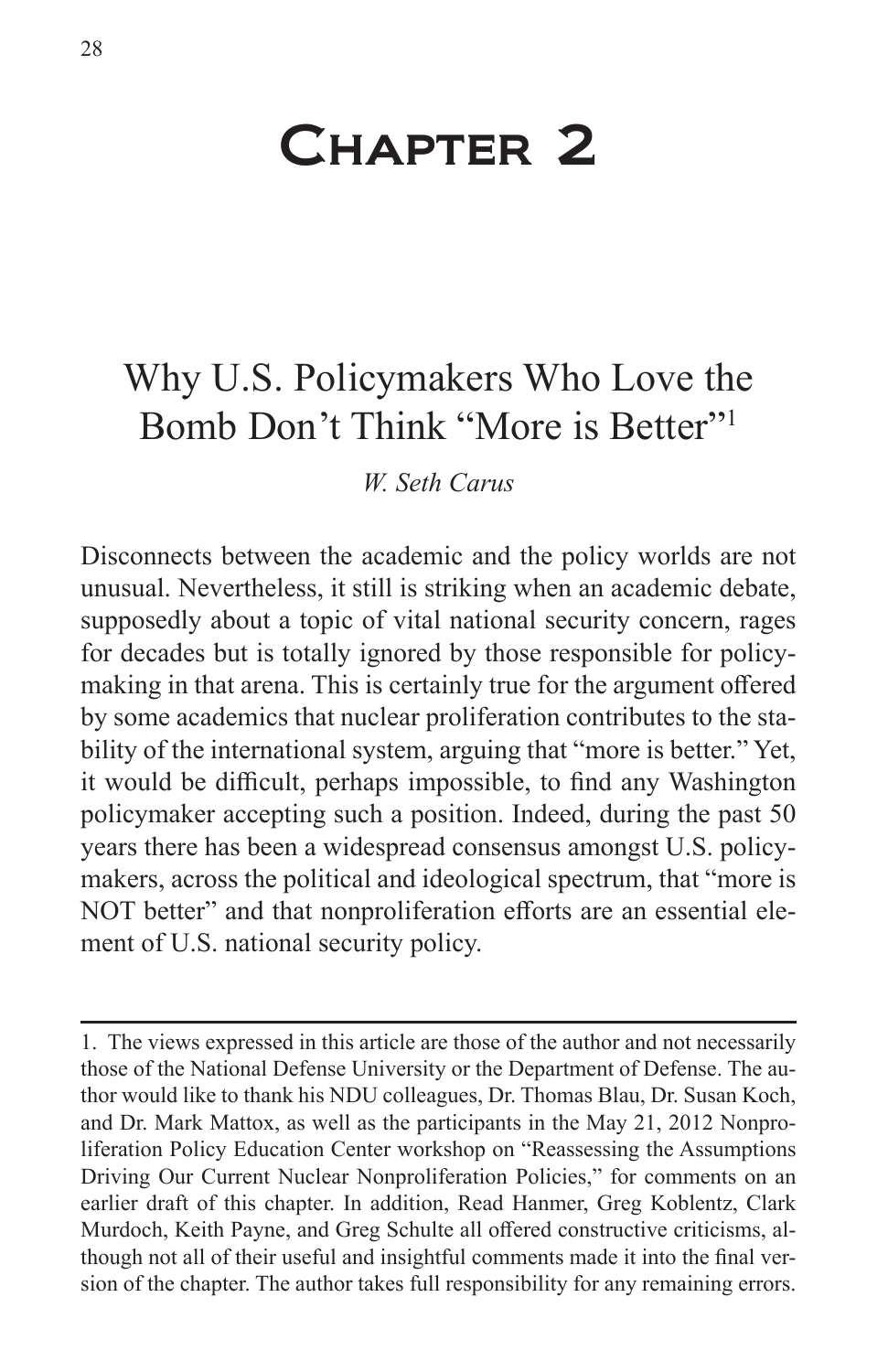The pages that follow will start by first examining the views of the academics who espouse the "more is better" argument, followed by a review of some of the perspectives that explain why almost all U.S. national security policymakers have ignored it. Who are the policymakers in question? They include executive branch officials, starting with the last 12 presidents and continuing with their immediate advisors—national security advisors, secretaries of defense and state, and other senior officials (deputy secretaries, undersecretaries, and assistant secretaries of various departments), as well as many members of Congress. This discussion is focused exclusively on Washington and the men and women responsible for creating and executing U.S. national security policies. It does not address the potentially different perspectives of officials in other countries, who may operate using different rules and perceive the world in different ways.

#### *Proliferation Optimists and Pessimists*

In academic circles, nuclear proliferation "optimists" and "pessimists" argue over the dangers posed by the risks of the further spread of nuclear weapons. The proliferation optimists, represented articulately and starkly by Kenneth Waltz, argue that nuclear arsenals reduce the chances of armed conflict, and that the benefit from this reduction in conventional warfare means that "more is better" when it comes to nuclear proliferation.<sup>2</sup> Waltz's influence in this arena resulted in part from his towering status as a scholar of inter-

<sup>2.</sup> Waltz presented his views in Kenneth N. Waltz, "The Spread of Nuclear Weapons: More May Be Better," *Adelphi Paper* 171, London: International Institute for Strategic Studies, (1981); Idem., "Toward Nuclear Peace," in *Strategies for Managing Nuclear Proliferation: Economic and Political Issues*, ed. Dagobert L. Brito, Michael D. Intriligator, and Adele E. Wick (Lexington, MA: Lexington Books, 1983), 117–134; and Idem., "Why Iran Should Get the Bomb: Nuclear Balancing Would Mean Stability," *Foreign Affairs* 91, No. 4 (August 2012): 2–5.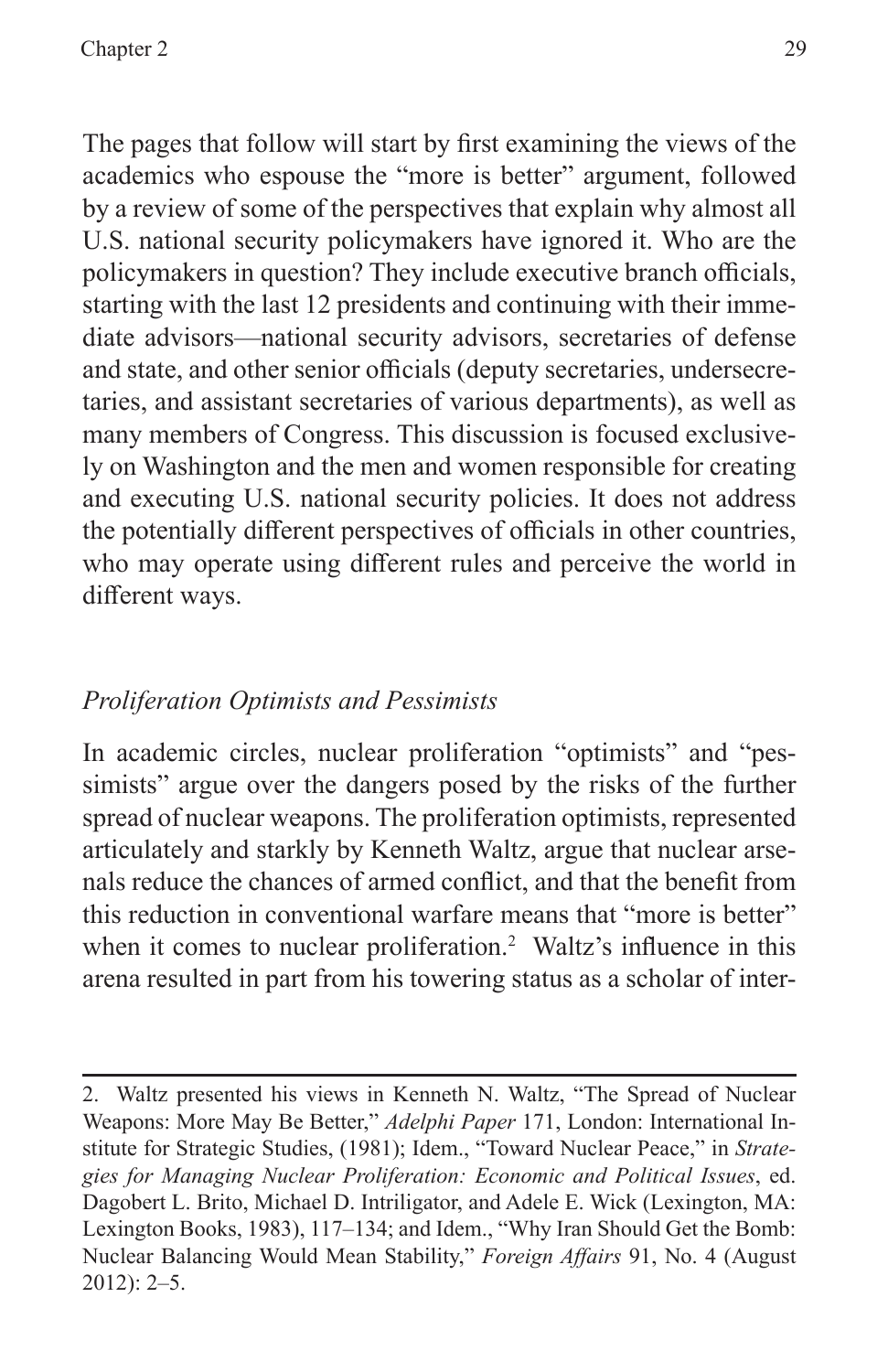national relations.3 Indeed, he remains, according to a biographical account, "one of the most cited, and controversial, authors in the field of international relations."<sup>4</sup> He served as a President of the American Political Science Association (1987–1988). As a teacher Waltz influenced generations of students of international studies.<sup>5</sup>

In contrast to the proliferation optimists, proliferation pessimists contend that the dangers of nuclear proliferation are substantial and that growth in the number of countries with nuclear arsenals poses real risks to international peace and stability. Scott Sagan has taken a lead in representing this perspective, arguing that "more will be worse,"6 although most other academic students of nuclear proliferation agree with him on this issue even if not accepting any or all of his arguments.

4. Robert H. Lieshout, "Waltz, Kenneth (1924– )," in *Encyclopedia of Power*, ed. Keith Dowling (Thousand Oaks, California: Sage Publications, 2011), 701–702.

5. He was the Ford Professor of Political Science Emeritus at the University of California, Berkeley, but also taught at Columbia University and elsewhere during his long academic career. For a short biographical sketch, see *[gsas.columbia.](gsas.columbia.edu/news/kenneth-waltz,-theorist-of-international-relations,-dies-at-88/full) [edu/news/kenneth-waltz,-theorist-of-international-relations,-dies-at-88/full](gsas.columbia.edu/news/kenneth-waltz,-theorist-of-international-relations,-dies-at-88/full)*.

6. Dr. Scott Sagan is the Caroline S.G. Munro Professor of Political Science at Stanford University and a Senior Fellow at both the Center for International Security and Cooperation and the Freeman Spogli Institute. See cisac.fsi.stanford. edu/people/scott d sagan. He is a prominent scholar of nuclear issues, and has published *Moving Targets: Nuclear Strategy and National Security* (Princeton University Press, 1989) and *The Limits of Safety: Organizations, Accidents, and Nuclear Weapons* (Princeton University Press, 1993). The first articulation of his critique of Waltz's views was in Scott Douglas Sagan, "The Perils of Proliferation: Organization Theory, Deterrence Theory, and the Spread of Nuclear Weapons," *International Security* 18, No. 4, (Spring 1994): 66–107.

<sup>3.</sup> Waltz's best known works are *Man, the State, and War: a Theoretical Analysis* (New York: Columbia University Press, 1959), and *Theory of International Politics* (Reading, MA: Addison-Wesley Pub. Co., 1979). He is most closely associated with what has come to be called the neorealist view of international relations, as formally presented in *Theory of International Politics*. For a discussion of the importance of his work, see Robert O. Keohane, *Neorealism and Its Critics* (New York: Columbia University Press, 1986), 15–16.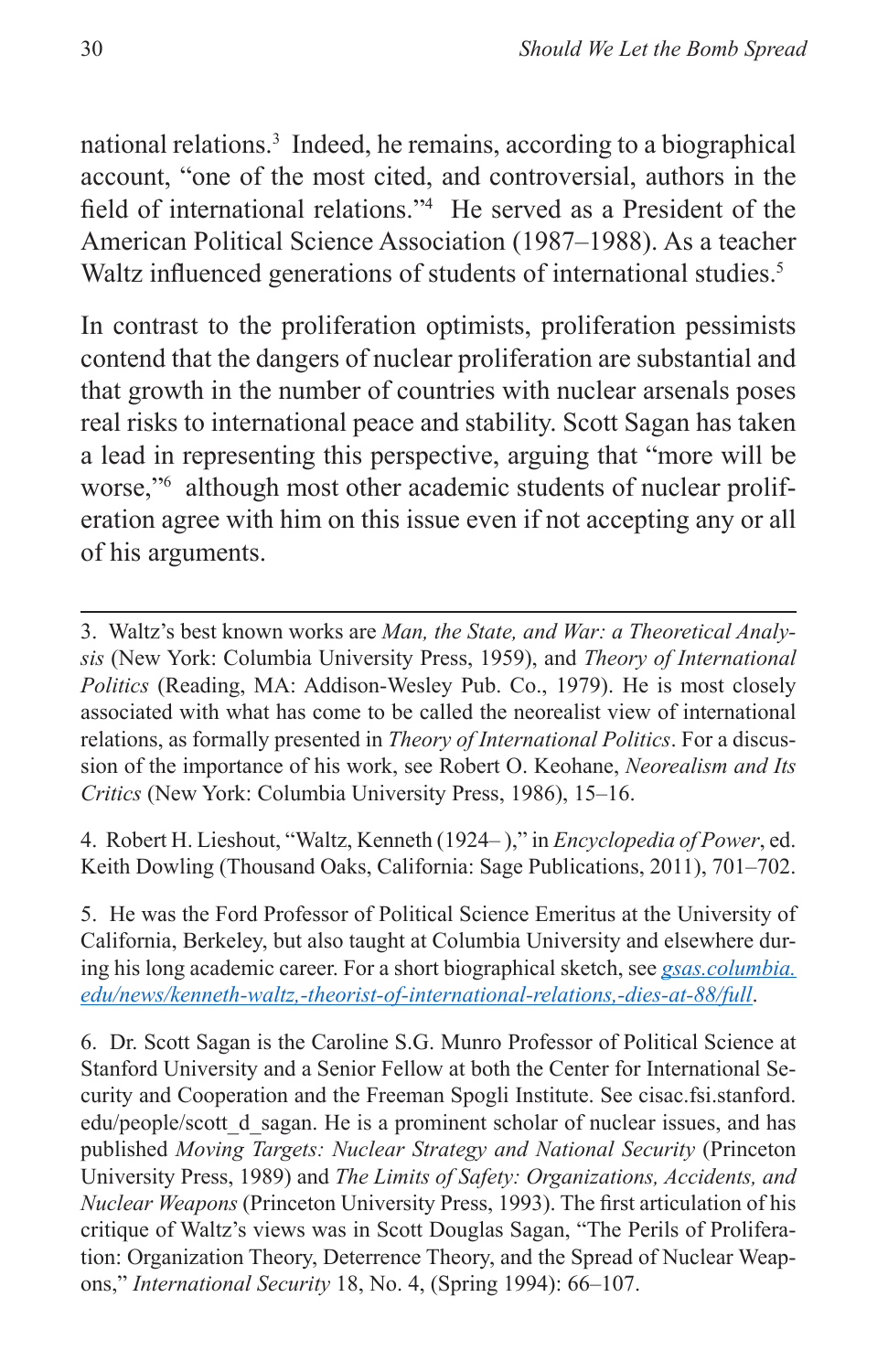Waltz and Sagan have honed their disagreement in a short book, The Spread of Nuclear Weapons, widely used in the classroom to teach nuclear proliferation issues. First appearing in 1995, the two authors released revised versions in 2002 and 2013.7

## *The Nuclear Peace Hypothesis*

At the center of the debate between the proliferation optimists and pessimists is what is sometimes called the nuclear peace hypothesis.8 The thesis, first articulated in the months after the bombing of Hiroshima and Nagasaki, is an argument that the destructiveness of atomic weapons fundamentally alters international society by making warfare intolerable. In essence, the atomic bomb created a situation in which the means of warfare were incommensurate with the ends, such that it no longer made sense to contemplate general wars as a tool of policy. Bernard Brodie offered a stark statement of the concept in one of the seminal works of nuclear strategy.

> Thus far the chief purpose of our military establishment has been to win wars. From now on its chief purpose must be to avert them. It can have almost no other useful purpose.<sup>9</sup>

8. Some use different language to name the hypothesis. Robert Jervis, for example, called it the "nuclear revolution," in *The Meaning of the Nuclear Revolution: Statecraft and the Prospect of Armageddon* (Ithaca, NY: Cornell University Press, 1989).

9. Bernard Brodie, "Implications for Military Policy," in *The Absolute Weapon: Atomic Power and World Order* (New York: Harcourt, Brace and Company, 1946), 76.

<sup>7.</sup> The version used to support this chapter is the 2002 edition, *The Spread of Nuclear Weapons: A Debate Renewed: With New Sections on India and Pakistan, Terrorism, and Missile Defense*, 2nd ed., (New York: W.W. Norton & Co., 2002). For critiques, see, Peter R. Lavoy, "The Strategic Consequences of Nuclear Proliferation: A Review Essay," *Security Studies* 4, No. 4, (1995): 695–753; David J. Karl, "Proliferation Pessimism and Emerging Nuclear Powers," *International Security* 21, No. 3 (1996): 87–119.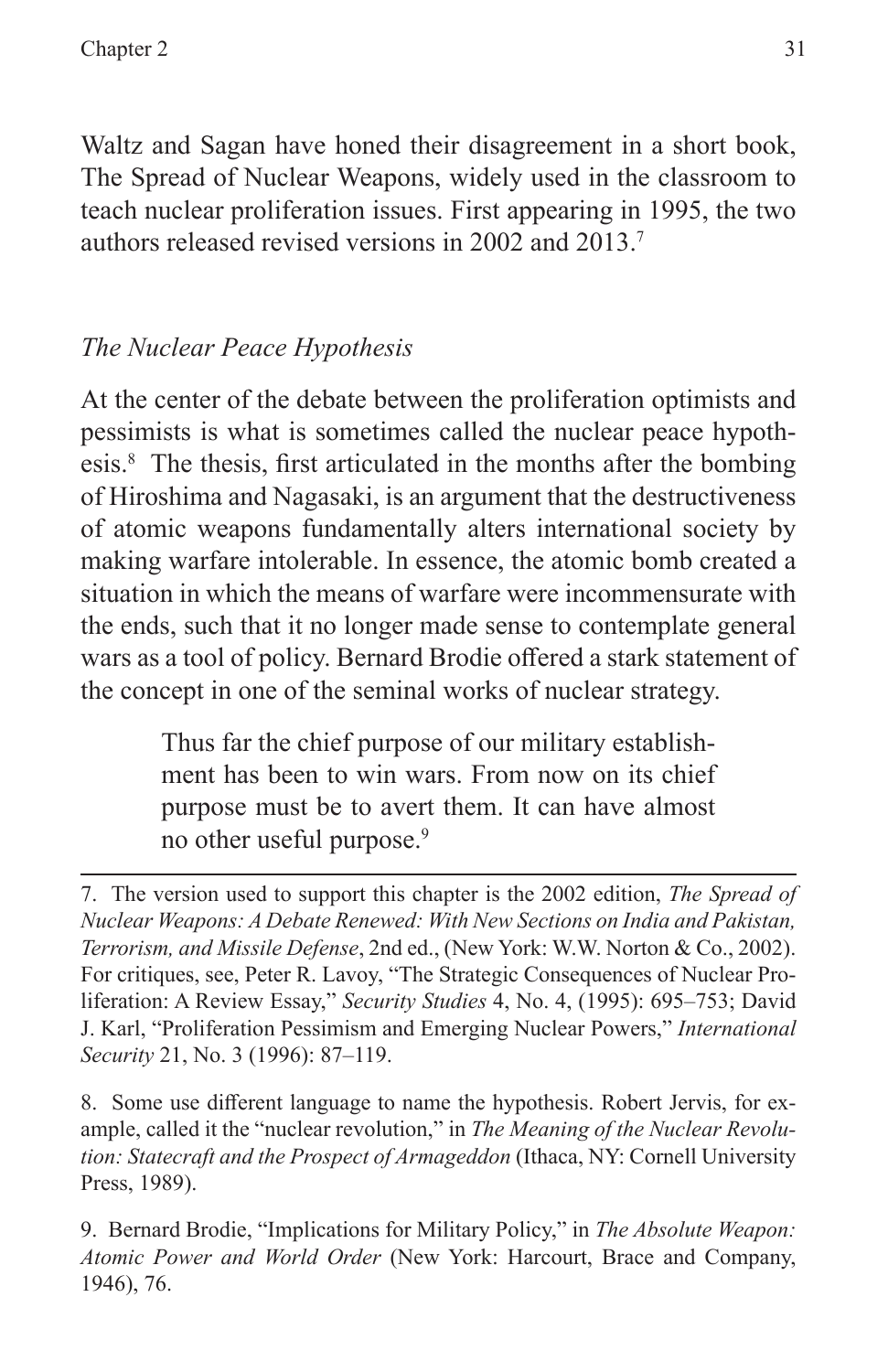Although Brodie came to modify his views, especially in his subsequent work on limited warfare, this 1946 statement is at the core of the argument offered by proliferation optimists.

Proponents of the nuclear peace hypothesis argue that the destructiveness of nuclear weapons makes national leaders reluctant to pursue military actions that might escalate into a nuclear exchange. From this perspective, there are few war objectives that could justify risking the death and destruction associated with a war fought using nuclear weapons. Some have argued that nuclear arsenals played a central role in creating the so-called "Long Peace" during the Cold War, a reference to the absence of significant armed conflict between the Soviet Union and the United States despite bitter enmity and mass arms build-ups.<sup>10</sup> Others also argue that nuclear weapons are responsible in part for the absence of major power wars in the past six decades.<sup>11</sup> While the nuclear peace hypothesis is contested by many, that debate will not be reviewed here.<sup>12</sup>

The focus of this paper is on a different issue, closely connected, that helps explain the indifference of policymakers to the Waltz argument: Why do U.S. policymakers—meaning government officials who have had positions of responsibility for such matters overwhelmingly support nuclear nonproliferation efforts, irrespective of party or ideology or attitude towards nuclear weapons, even those who accept the tenets of the nuclear peace hypothesis? Or, to

10. John Lewis Gaddis, "The Long Peace: Elements of Stability in the Postwar International System," *International Security* 10, No. 4, (Spring 1986): 99–142.

11. Robert Rauchhaus, "Evaluating the Nuclear Peace Hypothesis," *Journal of Conflict Resolution* 53, No. 2, (April 2009): 258–277.

12. The criticisms come from multiple perspectives, as reflected in the essays found in Charles W. Kegley, editor, *The Long Postwar Peace: Contending Explanations and Projections* (New York: HarperCollins Publishers, 1991). Another version was offered by John Mueller, who contended that changing views of war, not the development and deployment of nuclear weapons, was responsible for the absence of major power wars. See, John E. Mueller, *Retreat from Doomsday: The Obsolescence of Major War* (New York: Basic Books, 1989).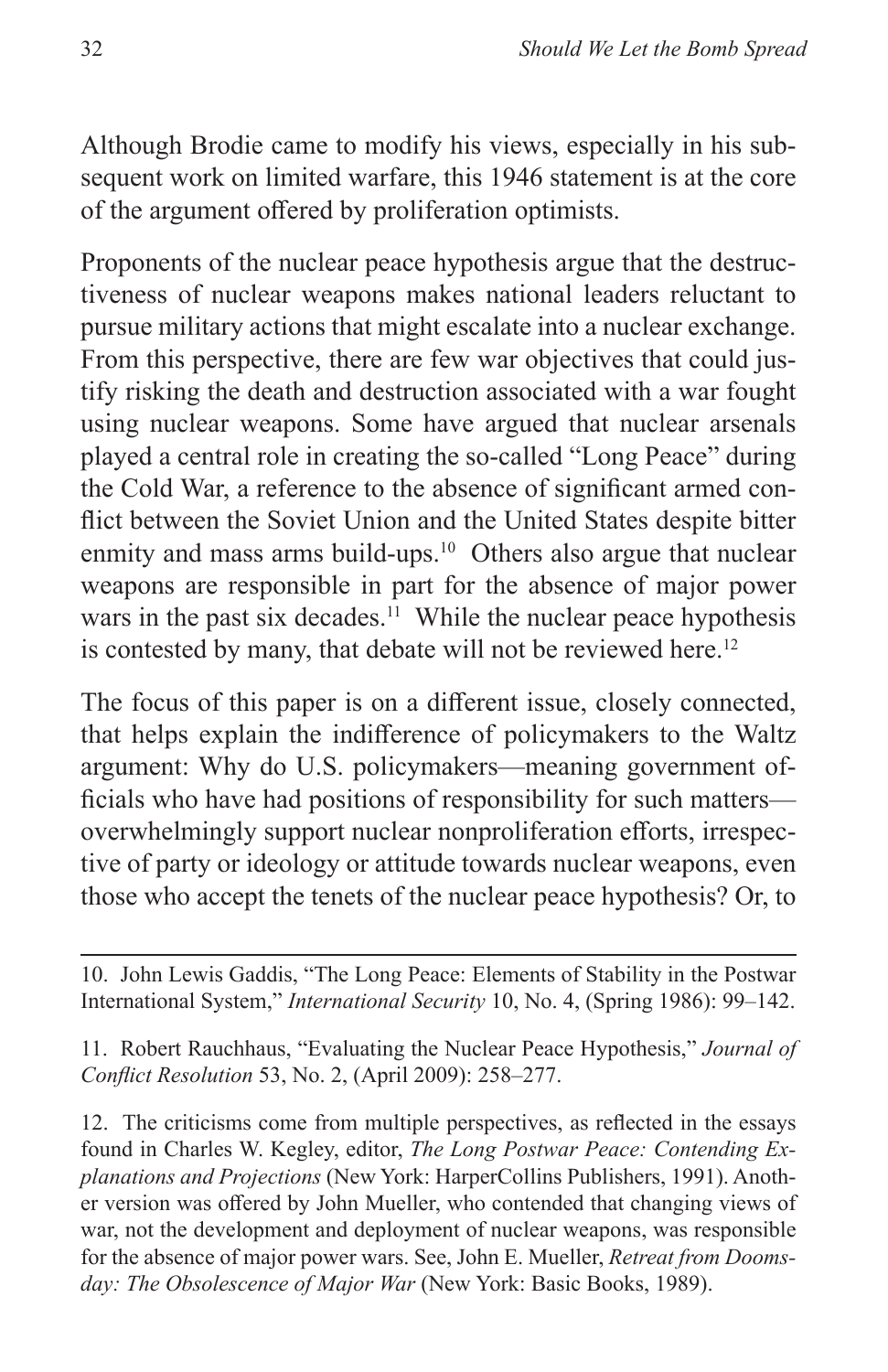reframe the question in the context of the academic debate: why are policymakers overwhelmingly inclined towards proliferation pessimism?

## *Nuclear Optimism, Proliferation Optimism, and Proliferation Relativism*

As a starting point, there are important differences between "nuclear optimism," the concept that nuclear weapons can prevent wars with limited danger of nuclear use, and "proliferation optimism," the decidedly different argument that the spread of nuclear weapons is not accompanied by an increase in the dangers that they pose. Sagan, for example, implicitly assumes that those who accept the nuclear peace hypothesis also favor proliferation, meaning that "nuclear optimists" are the same as "proliferation optimists."13 That is a doubtful conclusion. A "proliferation optimist" inevitably will be a "nuclear optimist," believing that the spread of nuclear weapons will favor international peace, but a "nuclear optimist" need not be a "proliferation optimist." Indeed, as will become evident, many "nuclear optimists" are "proliferation pessimists," and even those sometimes classified as "proliferation optimists" often are highly selective in their optimism.

Distinguishing the "proliferation optimist" from what Peter Lavoy has called the "proliferation relativist" is critically important to understanding different views regarding the merits of nuclear proliferation.<sup>14</sup> Some academics considered "proliferation optimists" hold positions radically different from the one advanced by Waltz, perhaps accepting the "nuclear peace hypothesis" but not necessarily considering all nuclear proliferation beneficial.

<sup>13.</sup> Sagan, "The Perils of Proliferation: Organization Theory, Deterrence Theory, and the Spread of Nuclear Weapons."

<sup>14.</sup> Lavoy, "The Strategic Consequences of Nuclear Proliferation: A Review Essay."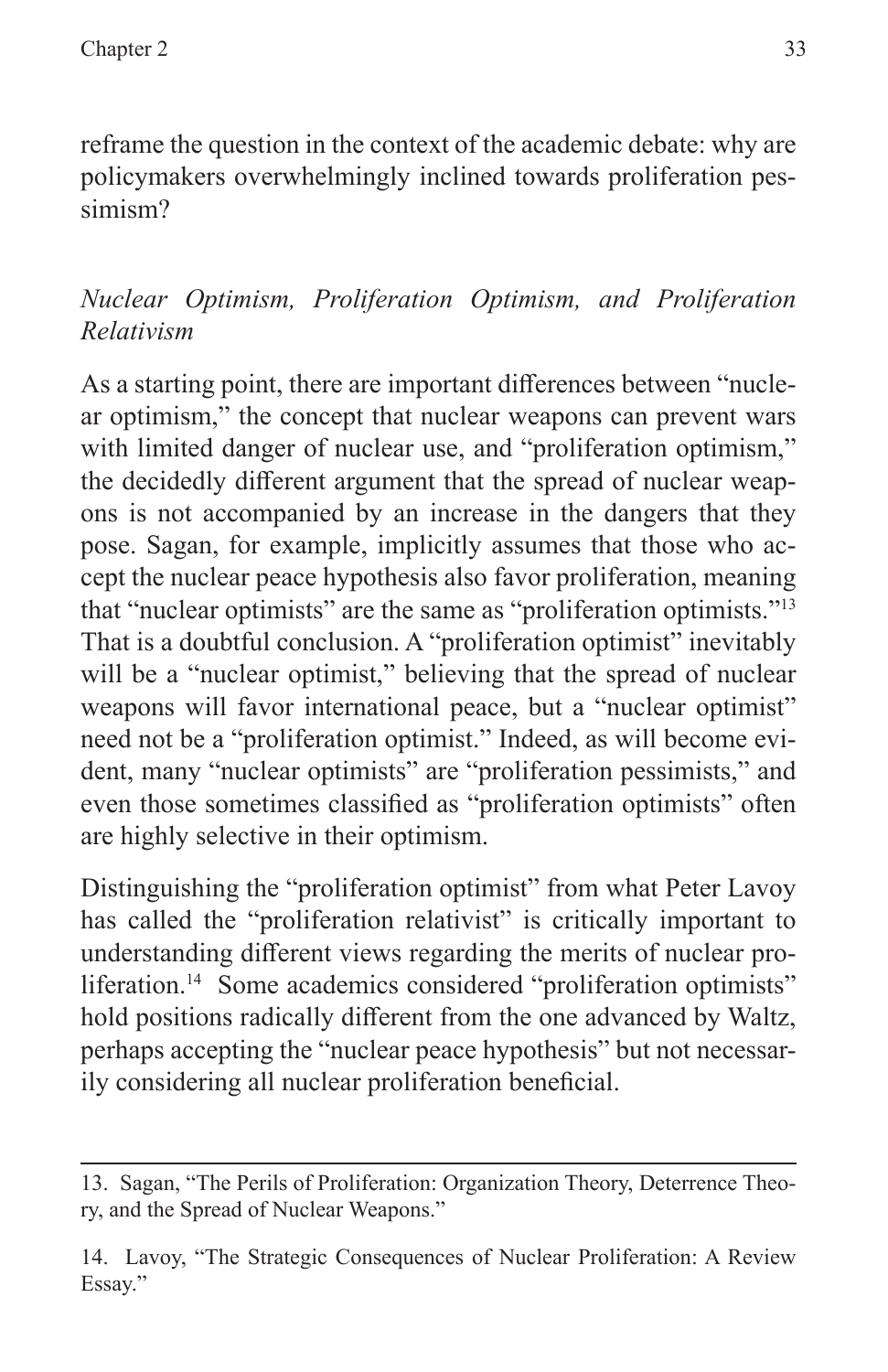John Mearsheimer, often identified as a "proliferation optimist,"<sup>15</sup> is better characterized as a "proliferation relativist." Rather than advocating "more is better," he has supported selective proliferation. Thus, in the early 1990s he argued that Ukraine should retain the nuclear weapons that it acquired with the disintegration of the Soviet Union. In his view, international stability was enhanced when the major European powers had nuclear weapons.<sup>16</sup> He also made clear that smaller countries should not get them at all. According to Mearsheimer, "Nuclear proliferation does not axiomatically promote peace and can in some cases even cause war."17 While it is beyond the scope of this paper to assess the theoretical foundations of their world views, it is perhaps worth noting that Waltz and Mearsheimer share fundamentally similar conceptions of the international system, but still seem to have rather different views on the role of nuclear weapons. While Waltz is a strong advocate of the nuclear peace hypothesis, Mearsheimer appears less convinced that a nuclear revolution has changed the fundamentals of international relations.18

17. Idem., "The Case for a Ukrainian Nuclear Deterrent," 51.

<sup>15.</sup> Joel Marks, "Nuclear Prudence or Nuclear Psychosis? Structural Realism and the Proliferation of Nuclear Weapons," *Global Change, Peace & Security* 21, No. 3 (2009): 325–340; and Sagan, "The Perils of Proliferation: Organization Theory, Deterrence Theory, and the Spread of Nuclear Weapons," 66– 67.

<sup>16.</sup> John J. Mearsheimer, "The Case for a Ukrainian Nuclear Deterrent," *Foreign Affairs* 72, No. 3, (Summer 1993): 50–66; and Idem., "Back to the Future: Instability in Europe after the Cold War," *International Security* 15, No. 1, (Summer 1990): 5–56.

<sup>18.</sup> An overview that distinguishes Waltz and Mearsheimer is John J. Mearsheimer, "Structural Realism," in *International Relations Theories: Discipline and Diversity,* ed. Tim Dunne, Milja Kurki, and Steve Smith (Oxford: Oxford University Press, 2006), 71–88. For attempts to understand their contrasting views of nuclear weapons, see, Marks, "Nuclear Prudence or Nuclear Psychosis?"; and Zanvyl Krieger and Ariel Ilan Roth, "Nuclear Weapons in Neo-Realist Theory," International Studies Review, Vol. 9, No. 3 (Autumn 2007: 369–384.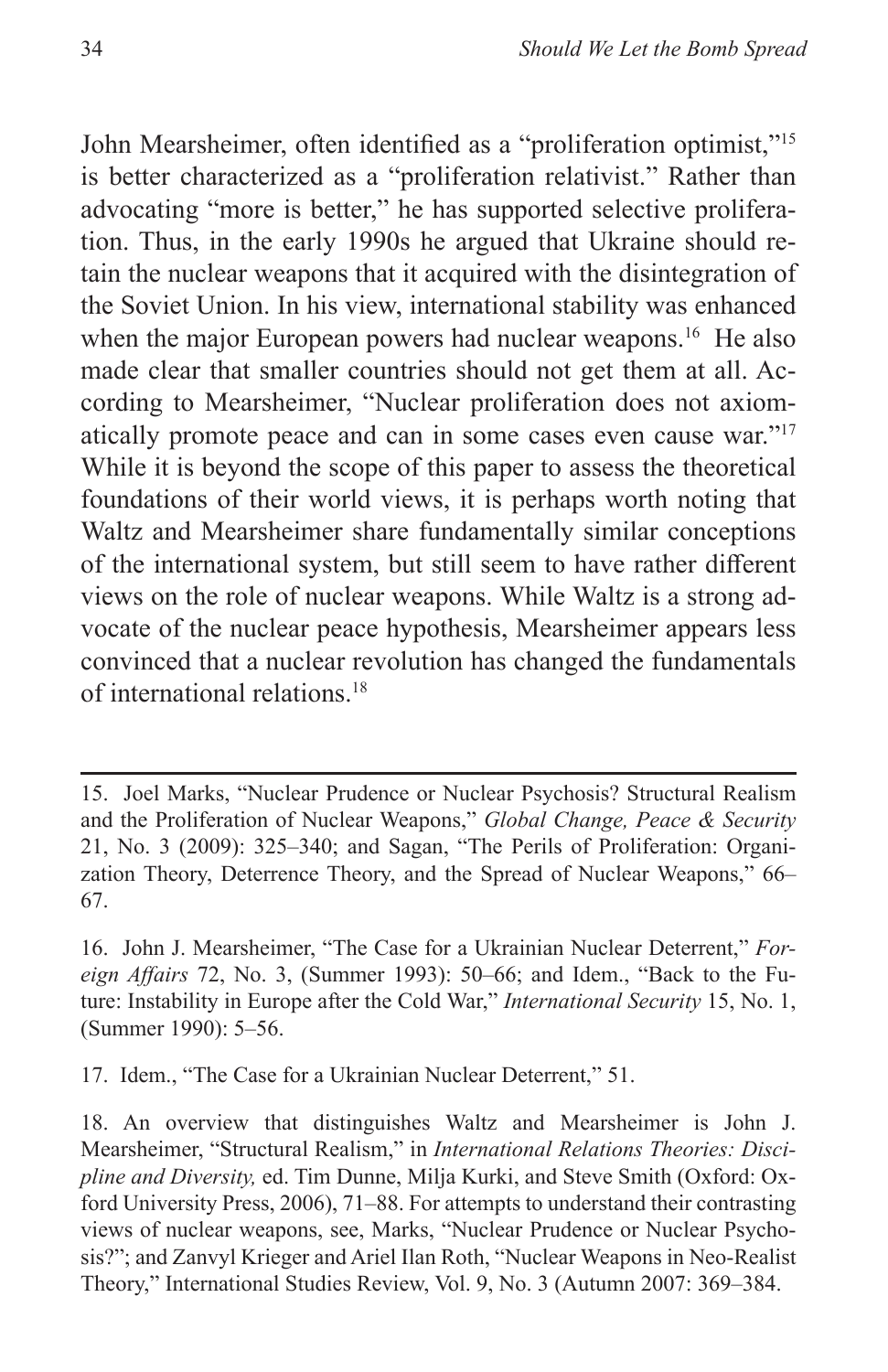Indeed, what is striking is that most so-called "proliferation optimists" are actually "proliferation relativists." Bruce Bueno de Mesquita wrote about the benefits of "selective" proliferation, arguing that in some instances nuclear proliferation was beneficial even as he accepted that it could have profoundly negative consequences in other cases.19 Similarly, Dagobert L. Brito and Michael D. Intriligator, also often considered "proliferation optimists," actually make a rather different argument. While they contend that increasing the number of nuclear weapons states may or may not increase the risks of deliberate nuclear war, more proliferation does increase the prospects for "nuclear war due to accidents, irrationality, or political instability."20 While more sanguine than many others, it would be a stretch to identify such views as optimistic.

The distinction between "proliferation optimism" and "proliferation relativism" is critical to understanding how Waltz's views of proliferation fit within the broader spectrum of alternative perspectives of the challenges posed by the spread of nuclear weapons. Similarly, as will become clear, support for the nuclear peace hypothesis, what might be termed "nuclear optimism," does not necessarily lead to "proliferation optimism." It is these distinctions that help explain why policymakers, even those who may accept the "nuclear peace hypothesis," dismiss Waltz and his optimistic views on nuclear proliferation.

#### *Proliferation Optimism*

What are the arguments justifying proliferation optimism? The following paragraphs summarize the key elements of Waltz's argu-

<sup>19.</sup> Bruce Bueno de Mesquita and William H. Riker, "An Assessment of the Merits of Selective Nuclear Proliferation," *Journal of Conflict Resolution* 26, No. 2, (June 1982): 283–306.

<sup>20.</sup> Dagobert L. Brito and Michael D. Intriligator, "Proliferation and the Probability of War: A Cardinality Theorem," *Journal of Conflict Resolution* 40, No. 1, (March 1996): 212.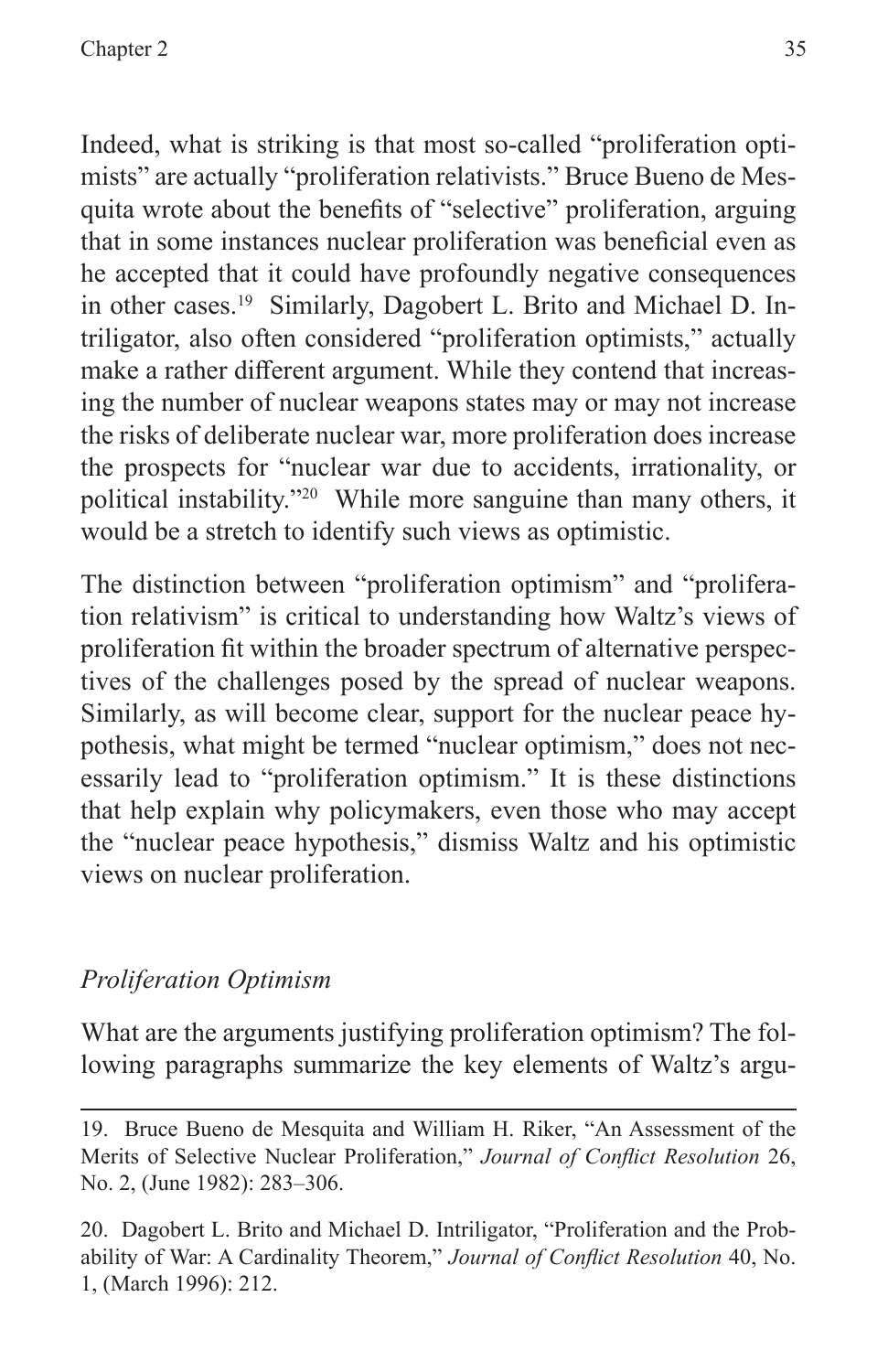ment, ignoring some important points he makes for purposes of completeness but are relatively tangential to his core argument.

Underlying Waltz's argument are several assumptions that derived from his views of how the international system operates and his adherence to the nuclear peace hypothesis. First, he argued, "Deterrent balances are inherently stable."21 He contended that nuclear deterrence did not depend on the size of nuclear arsenals, because there was little incentive to acquire more weapons once a country "securely established" its deterrent.<sup>22</sup> Second, he argued that the resulting deterrence stability is insensitive to the character of regimes, essentially arguing that all states and all possible national leaders can be trusted to use their nuclear forces with prudence. For that reason, he argued that Libya under Muammar Qaddafi, Uganda under Idi Amin, or Iraq under Saddam Hussein would behave similarly to a United States under Dwight Eisenhower or a Soviet Union under Mikhail Gorbachev. Indeed, he even argued that a nuclear-armed Europe would have moderated the behavior of Adolf Hitler.<sup>23</sup> Third, Waltz believed that extremely small nuclear arsenals, perhaps consisting of only a handful of weapons, can establish a credible deterrent. Based on this belief, he argued that Israel could deter Libya with only two weapons, one for Benghazi and one for Tripoli, while Libya need only possess enough weapons to destroy Tel Aviv and Haifa in return.<sup>24</sup>

Waltz believed that establishing the conditions for stable deterrence relationships was not difficult, although he did recognize that it was not necessarily automatic. First, he accepted that a slow pace of

23. Ibid., 13–14, 28–29.

24. Ibid., 21–22. This assumes, of course, that the appropriate target is a city, which has been a source of contention in U.S. nuclear strategy since the 1950s.

<sup>21.</sup> Sagan and Waltz, 30.

<sup>22.</sup> Ibid., 31. Thus, Waltz notes that the United Kingdom and France built small arsenals to deter the Soviet Union, compared with the massive—and to Waltz totally unnecessary—U.S. nuclear force.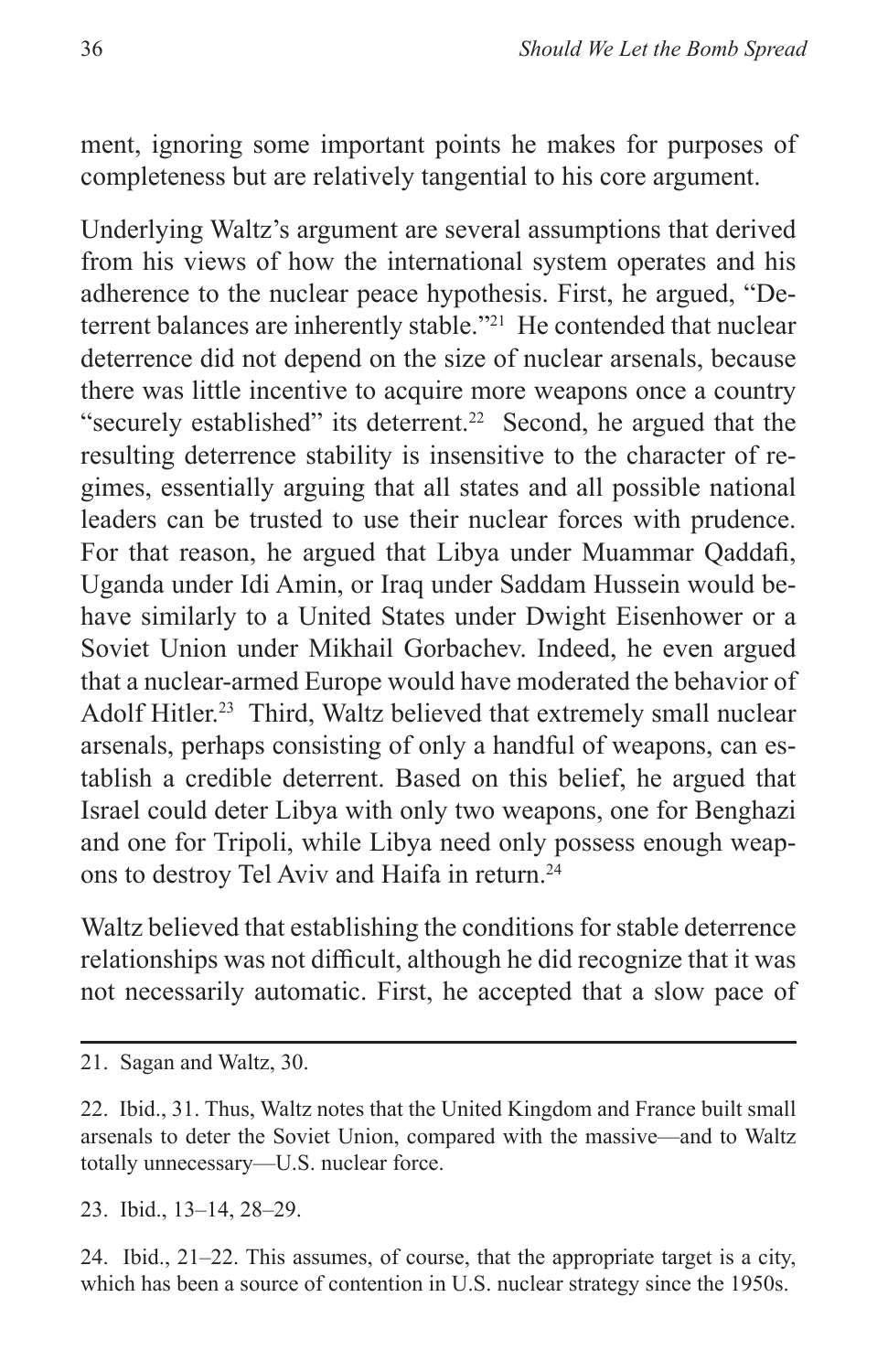proliferation was essential, because "rapid changes in international conditions can be unsettling."25 However, he rejected the concept of proliferation cascades, and so did not see this as a significant concern. From his perspective, only a few non-nuclear states will be an interest in acquiring a nuclear arsenal at any given point in time.

Second, Waltz also recognized that countries must create nuclear capabilities that could reliably mount retaliatory attacks. Waltz specified several requirements for such a force. It must be able to survive attack and have the means to deliver the surviving weapons. He saw these requirements as important primarily because they obviated the need for a launch-on-warning or under attack capability. Also essential was a robust command and control system, primarily to prevent unauthorized use.<sup>26</sup> Waltz was convinced that it was not hard to satisfy these requirements, even for a small country with a limited nuclear arsenal. Hiding weapons and protecting them (and their delivery systems) from attack was simple to achieve in his view and the rudimentary command and control systems required were within the reach of even the smallest of powers.<sup>27</sup>

He applied similar thinking to both the U.S.-Soviet nuclear balance and the U.S. nuclear arsenal. As a result, he rejected the core precepts that guided U.S. nuclear policy during the Cold War, whether it was the complicated interactions between deterrence and nuclear warfighting in Department of Defense nuclear planning or the force structure that he saw as grossly oversized.<sup>28</sup> Thus, Waltz adopted theoretical constructs that are in specific opposition to past and

26. Ibid., 20.

27. Ibid., 21; and Kenneth Neal Waltz, "A Reply," *Security Studies* 4, No. 4, (Summer 1995): 802–805.

28. Kenneth Neal Waltz, "Nuclear Myths and Political Realities," *American Political Science Review* 84, No. 3, (September 1990): 731–745.

<sup>25.</sup> Ibid., 3, 42–43. If deterrence is inherently stable, Waltz does not explain why the speed of the spread of nuclear weapons should make a difference.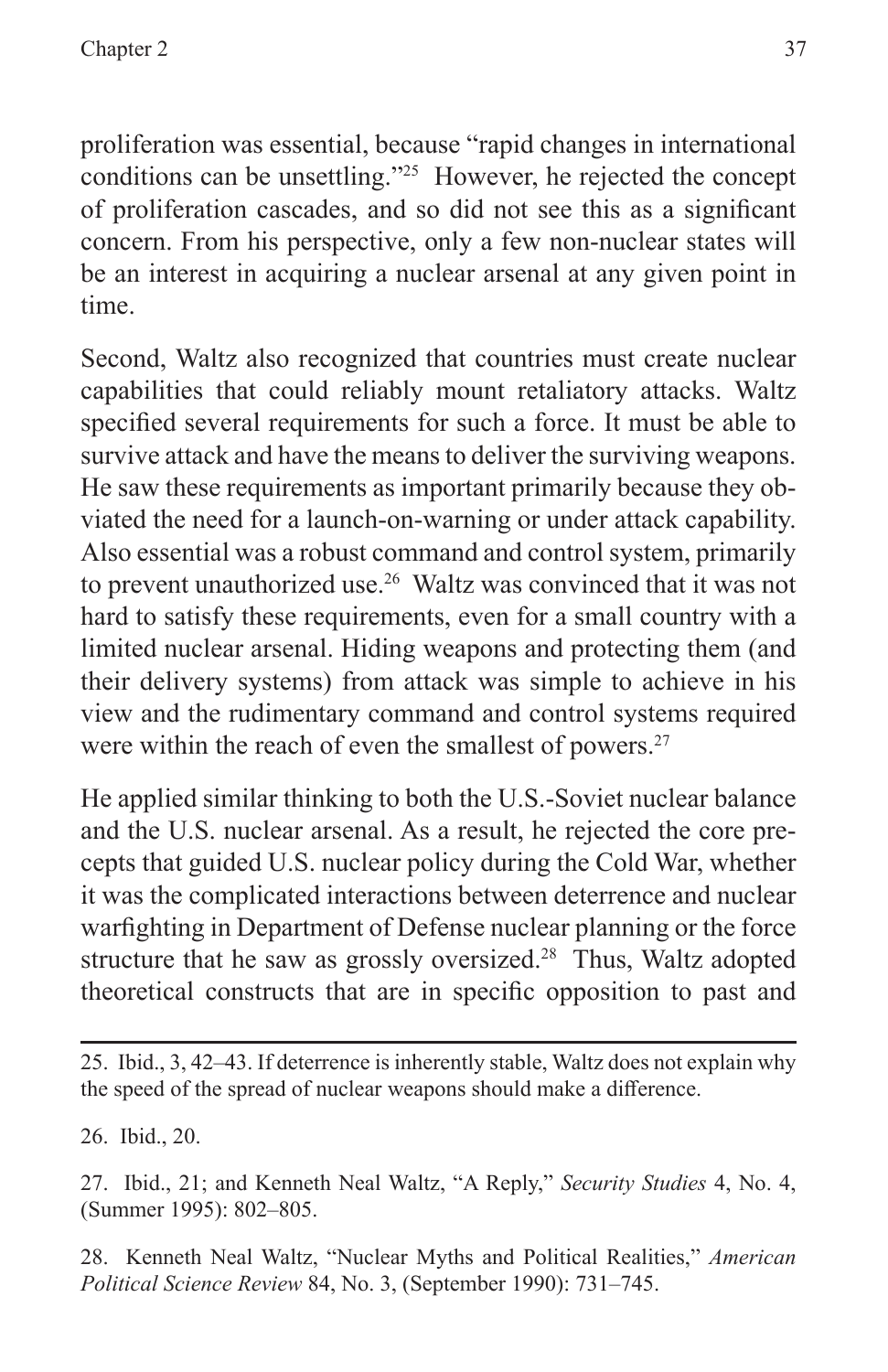present U.S. nuclear policy, strategy, and operations.<sup>29</sup> It is that divergence that lies at the core of the disagreement between the perspectives of Washington policymakers and the academic theoretician.

#### *Policymakers and Nuclear Nonproliferation*

During the past seven decades, U.S. policymakers worried about the prospects for the proliferation of nuclear weapons, even if ultimately other considerations took precedence. This perspective is reflected in the observation of the Congressional Commission on the Strategic Posture of the United States that, since the beginning, U.S. nuclear policy has had two "imperatives": the requirement for a strong nuclear deterrent and reliance on arms control and nonproliferation measures.<sup>30</sup> This juxtaposition is significant, given that this commission was comprised of men and women selected to represent the views of Washington's political elite, including amongst its members former U.S. government policymakers in the U.S. government who had been involved in the development or implementation of strategic nuclear policy.

Every U.S. president since the detonation of the first atomic bomb has articulated policies consistent with this dual vision, although some had little confidence in nonproliferation and can be justifiably criticized for that. Official policy from the dawn of the atomic age called for constraints on nuclear weapons, starting in the months after Hiroshima, when the leaders of the Western countries

<sup>29.</sup> Here I refer not to former policymakers, who often adopt positions rather different than the ones they propounded while in office, but only to the views of those in positions of responsibility, except when their positions out of government seem to comport with the positions they held while in government.

<sup>30.</sup> Congressional Commission on the Strategic Posture of the United States, A*merica's Strategic Posture: The Final Report of the Congressional Commission on the Strategic Posture of the United States* (Washington, DC: United States Institute of Peace Press, 2009), 5.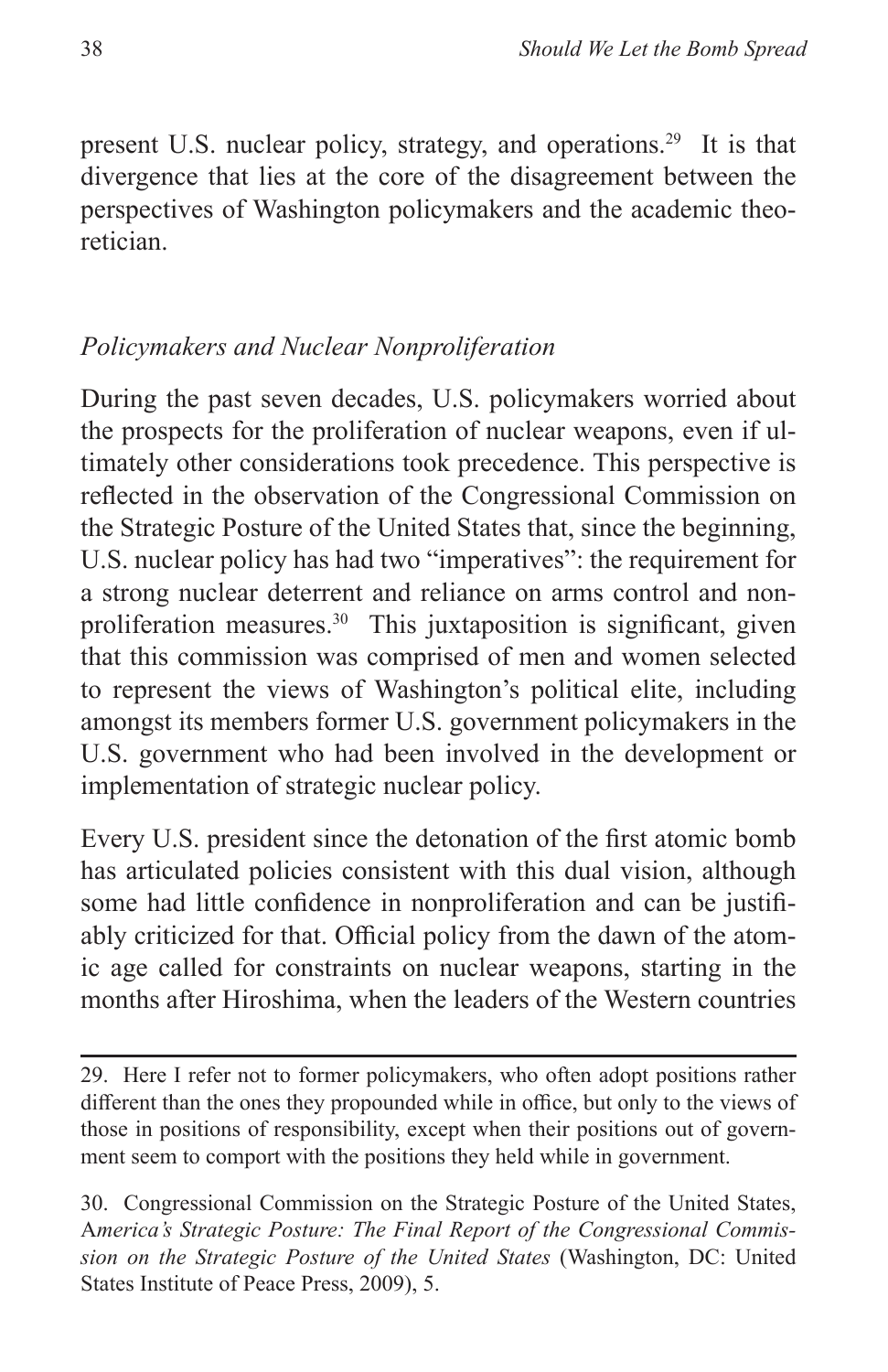announced what became the Baruch Plan, which called for international, not national, control of nuclear materials. Consistent with this vision, the Atomic Energy Act prohibited transfers of nuclear materials and weapons information even to our British and Canadian allies, who had contributed so substantially to the Manhattan Project. As former U.S. Secretary of State Dean Acheson asserted in 1966, perhaps with some overstatement, "The United States believed—and this is something that it is easy for everyone in the world to forget—that even one nuclear power was too many, and immediately after World War II we sought to remove nuclear energy from the military field."<sup>31</sup>

In the subsequent two decades, until negotiation of the 1969 Nuclear Nonproliferation Treaty, most policymakers at best tolerated nuclear proliferation and only a few actively thought it a good thing.32 Even U.S. President Dwight Eisenhower, often criticized by the nonproliferation community for his role in spreading nuclear technology through the Atoms for Peace program, opposed nuclear proliferation and apparently thought that his policies were consistent with that objective.<sup>33</sup>

In some respects, this consensus in policymaking circles is surprising. On other nuclear matters there often was widespread disagree-

32. For a discussion of views during the Kennedy, Johnson, and early Nixon administrations, see Francis J. Gavin, "Blasts from the Past: Proliferation Lessons from the 1960s," *International Security* 29, No. 3, (Winter 2004-05): 100–135.

33. Eisenhower advocated an International Atomic Energy Agency and a Comprehensive Nuclear-Test-Ban Treaty in part to develop barriers against proliferation, according to George Bunn, "U.S. Non-Proliferation Policy," in *Arms Control for the Late Sixties* (Princeton, N.J.: Van Nostrand, 1967), 151. For a not unsympathetic critique of Eisenhower's nonproliferation record, see Shane Maddock, "The Fourth Country Problem: Eisenhower's Nuclear Nonproliferation Policy," *Presidential Studies Quarterly* 28, No. 3, (Summer 1998): 553–572.

<sup>31.</sup> Statement by Secretary of State Rusk to the Joint Committee on Atomic Energy: Nonproliferation of Nuclear Weapons, February 23, 1966, *Documents on Disarmament, 1966*, (Washington, D.C.: Arms Control and Disarmament Agency, 1967), 41-49.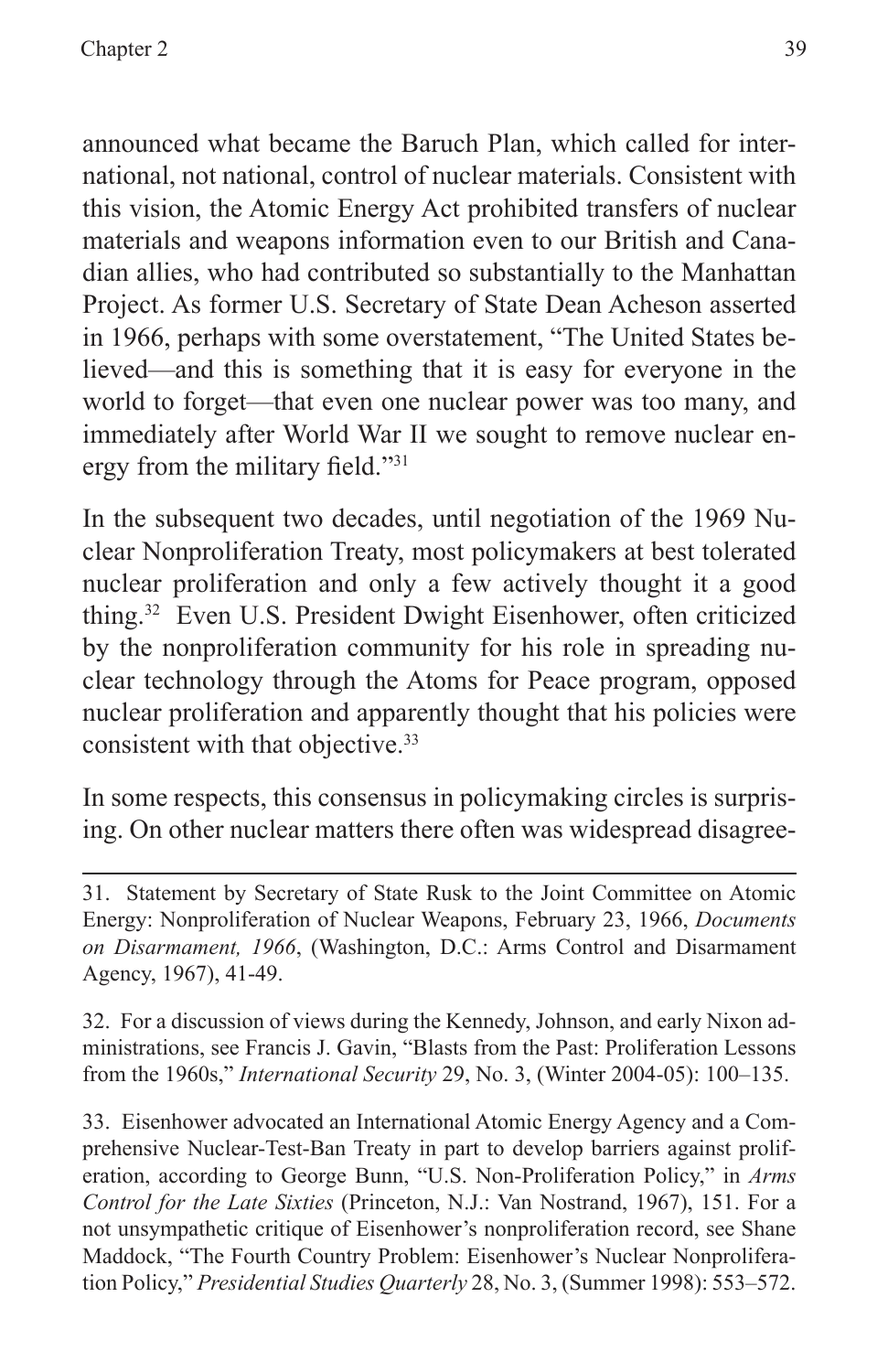ment. Yet, it is evident that many people who firmly believed in the strength of deterrence, and probably believed that nuclear weapons played an important, perhaps even decisive role, in maintaining global peace during the Cold War, also fought to prevent the further proliferation of nuclear weapons. Amongst the primary intellectual figures of U.S. nuclear deterrence strategy were individuals closely associated with nuclear nonproliferation policies, such as Albert Wohlstetter.<sup>34</sup>

How do we know what they think? While there are no opinion surveys to prove the point, there is little doubt that the overwhelming majority of U.S. senior national security executives during the nuclear age opposed the proliferation of nuclear weapons, even when friendly countries were involved. We know this in several ways. First, we know what they have said and written. Few have adopted a position consistent with the proliferation optimists, $35$  while most have viewed proliferation as a serious national security challenge.<sup>36</sup>

34. Wohlstetter is best known for his seminal study, Albert Wohlstetter, "The Delicate Balance of Terror," *Foreign Affairs* 37, No. 2, (January 1959): 211–234. Others who expressed concern about nuclear proliferation were such prominent figures as Bernard Brodie, Fred Iklé, Arnold Kramish, and James Schlesinger, albeit in differing degrees. Consider the following observations in Bernard Brodie, Charles J. Hitch, and Andrew W. Marshall, *The Next Ten Years* (Santa Monica, California: RAND, 1954), 16–17.

> This is likely to restore greater importance to other nations vis-à-vis the U.S. and U.S.S.R. and might significantly alter the present bi-polar distribution of power. Whether wider distribution of power will be in the U.S. interest or will enhance the chances of world peace is disputable. Certainly the problems of national security in a multi-polar world with asymptotic weapons would be very different in character.

35. A rare example of a nuclear proliferation proponent was General Curtis Le-May, who lambasted nonproliferation policies after he retired from the military. Curtis E. LeMay and Dale O. Smith, *America Is in Danger* (New York: Funk & Wagnalls, 1968), 186–221.

36. James Schlesinger, "The Impact of Nuclear Weapons on History," *Washington Quarterly* 16, No. 4, (August 1993): 5–12; Harold Brown, "New Nuclear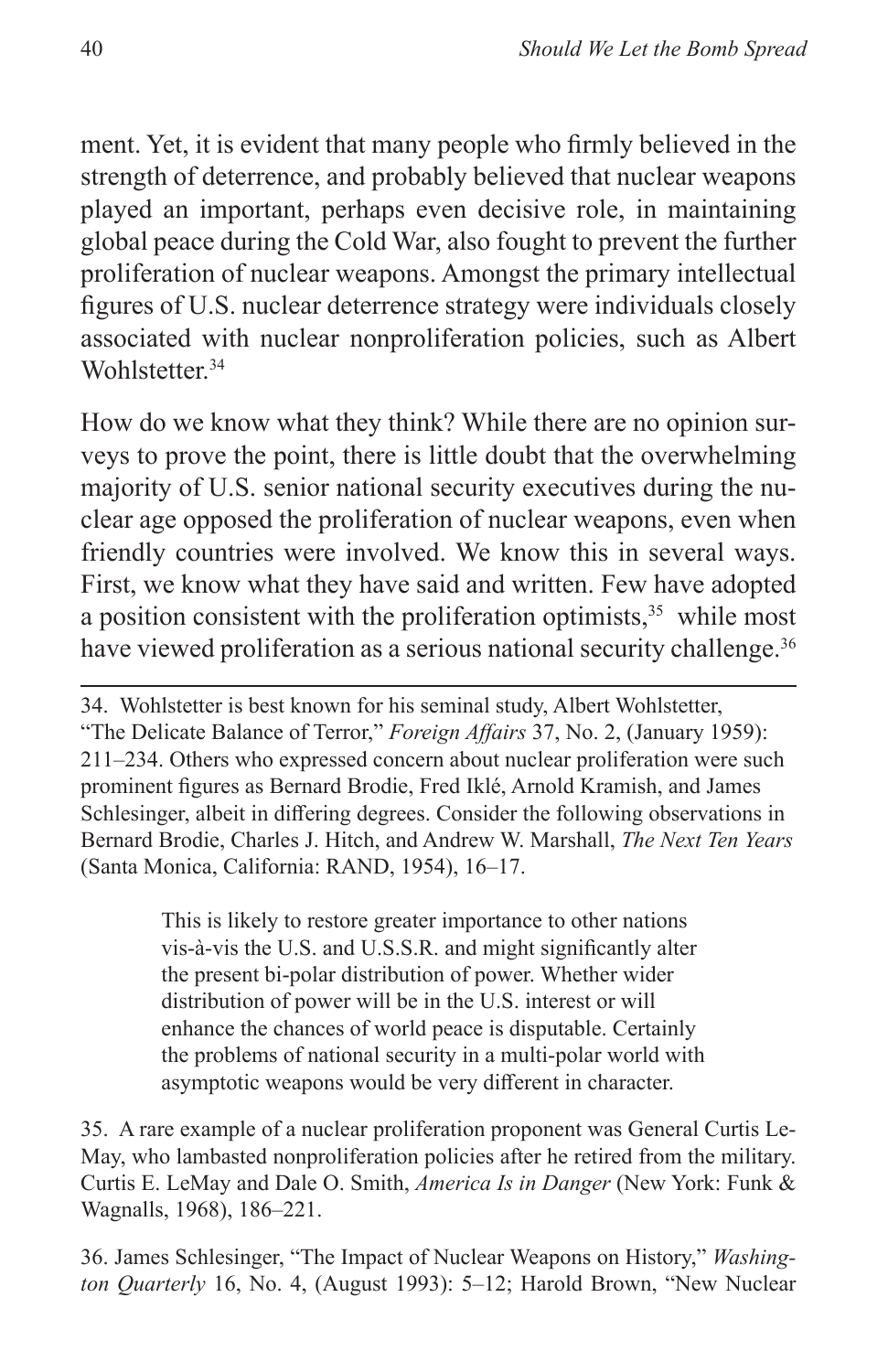Perhaps more significantly, we also can review what policies they have advocated and implemented.

What are some of the considerations that make most U.S. policymakers nuclear proliferation pessimists? This paper explores five such considerations: (1) widespread ambivalence about nuclear weapons; (2) concerns about the stability of nuclear deterrence; (3) the challenges that nuclear proliferation pose to the U.S. global position; (4) the risks of nuclear terrorism resulting from loss of control of nuclear arsenals in failed states; and, (5) the complexity of crisis management. Other considerations could be added to this list, such as worries about the quality of intelligence concerning foreign nuclear programs or the ability of any country to ensure the safe operation of nuclear arsenals.<sup>37</sup>

## *U.S. Ambivalence Towards Nuclear Weapons*

In contrast to Waltz's comfort with a nuclear-armed world, U.S. government officials, especially at the more senior levels, often are more ambivalent. They recognize the strategic value of nuclear weapons, but also worry about their destructiveness and the dangers associated with their possession and potential use. This view is aptly summarized in another of Brodie's writings.

> All civilized people share in greater or less degree the desire to put the "nuclear genie back in the bottle" (though, like the classical genie, it has also done some useful service—such as critically reducing the probability of war between the United States and

Realities," *Washington Quarterly* 31, No. 1, (Winter 2007): 7–22; and Carl Kaysen, Robert S. McNamara, and George W. Rathjens, "Nuclear Weapons After the Cold War," *Foreign Affairs* 70, No. 4, (Fall 1991): 95–110.

37. This is a particular concern of Sagan's, as summarized in Sagan and Waltz, *The Spread of Nuclear Weapons: A Debate Renewed: With New Sections on India and Pakistan, Terrorism, and Missile Defense*, 72–82.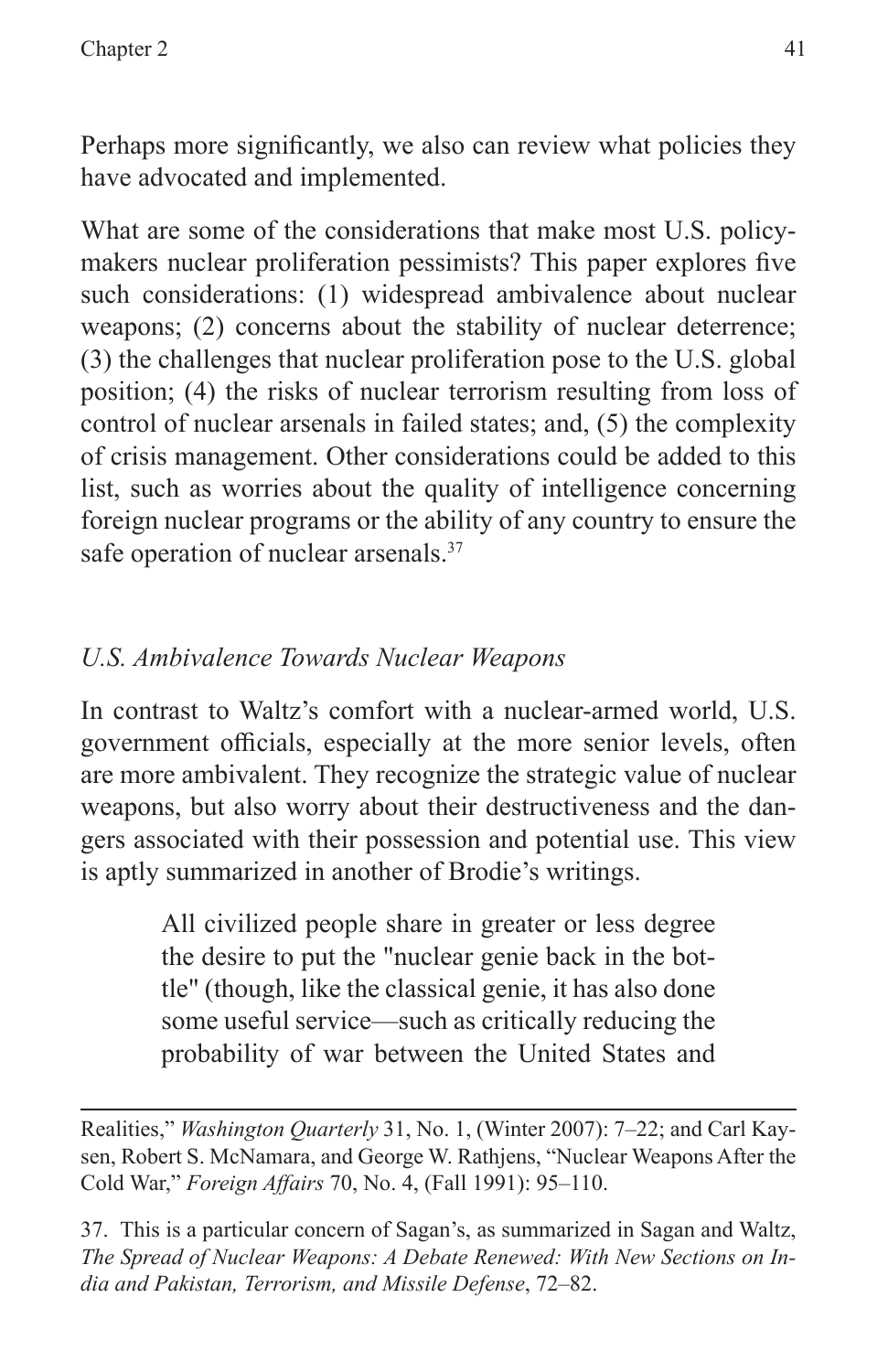the Soviet Union).38

More important, most U.S. presidents have had such conflicted views. Almost none have been completely comfortable with nuclear weapons; many sought to limit or eliminate them. The views of U.S. President Barack Obama on the ultimate need to create a world without nuclear weapons, sometimes articulated as a new departure, also reflect the publicly and privately expressed opinions of most of his predecessors. Famously, U.S. President Ronald Reagan was willing to discuss complete elimination of nuclear weapons during the October 1986 Reykjavik Summit, declaring, "It would be fine with me if we eliminated all nuclear weapons."<sup>39</sup> He justified his support for the Strategic Defense Initiative by talking of "rendering these nuclear weapons impotent and obsolete."40 Even President Eisenhower, who of all the presidents was most attracted to the benefits provided by nuclear deterrence, often expressed both his fears of their destructive powers and the ultimate need to eliminate them.<sup>41</sup>

Striving for the ultimate elimination of nuclear weapons has never been seen as necessarily incompatible with acceptance of nuclear deterrence in the shorter term. Indeed, since the dawn of the nuclear

38. Bernard Brodie, "The McNamara Phenomenon," *World Politics* 17, No. 4, (July 1965): 680.

39. The passage is on page 11 of the official U.S. Memorandum of Conversation, October 11, 1986, in Svetlana Savranskaya and Thomas Blanton, eds., "The Reykjavik File: Previously Secret U.S. and Soviet Documents on the 1986 Reagan-Gorbachev Summit," Electronic Briefing Book 203, Document 11, National Security Archive, October 13, 2006, available from *[www2.gwu.edu/~nsarchiv/](www2.gwu.edu/~nsarchiv/NSAEBB/NSAEBB203/Document11.pdf) [NSAEBB/NSAEBB203/Document11.pdf](www2.gwu.edu/~nsarchiv/NSAEBB/NSAEBB203/Document11.pdf).*

40. Ronald Reagan, "Address to the Nation on Defense and National Security," March 23, 1983. Online by Gerhard Peters and John T. Woolley, eds., The American Presidency Project, available from *[www.presidency.ucsb.edu/](www.presidency.ucsb.edu/ws/?pid=41093) [ws/?pid=41093](www.presidency.ucsb.edu/ws/?pid=41093)*.

41. David S. Patterson, "President Eisenhower and Arms Control," *Peace & Change* 11, No. 3, (Summer 1986): 3–24.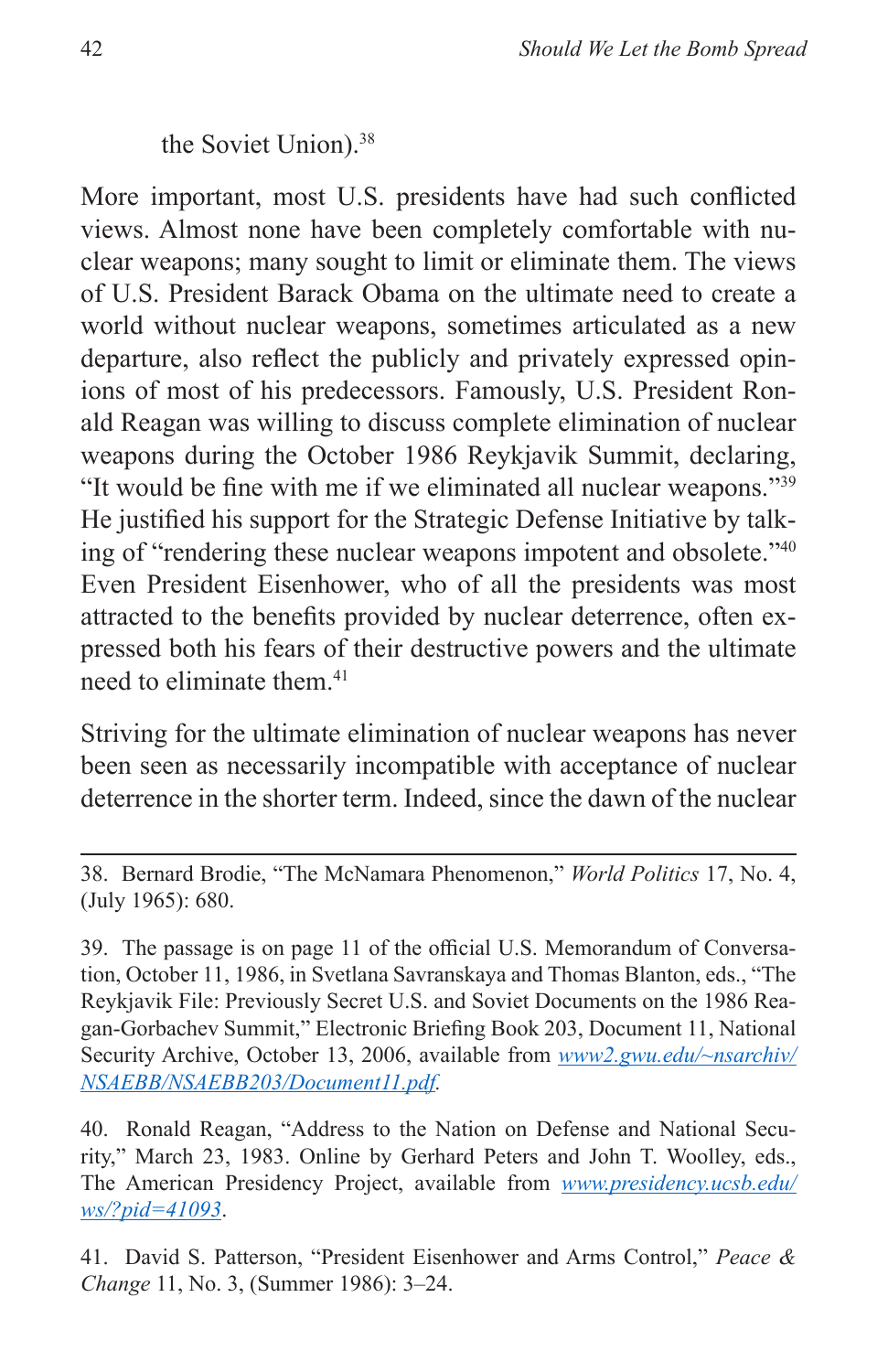age official U.S. policy has been the ultimate elimination of nuclear weapons, even if only in the context of general and complete disarmament. This incongruity is well demonstrated with the varying views of nuclear weapons evident among the so-called "Gang of Four," the four former U.S. senior statesmen (Henry Kissinger, Sam Nunn, William Perry, and George Shultz) who called for the revitalization of efforts to eliminate nuclear weapons.<sup>42</sup> While often viewed as a radical break from the past, the differences are actually less obvious. All support maintaining a reliable nuclear deterrent.<sup>43</sup>

Such skepticism does not comport well with "more is better." Why actively promote the spread of a weapon that you believe ultimately should be banned? At the very least, this helps explain the ambivalence that often attended thinking about such matters when the issue of nuclear assistance arose.

Many in the United States argue that nuclear weapons are essential only to deter other nuclear weapons.<sup>44</sup> This is not official U.S. national policy, although the 2010 Nuclear Posture Review noted a trend to move in that direction.

> The United States will continue to strengthen conventional capabilities and reduce the role of nuclear

42. George P. Shultz, et al., "A World Free of Nuclear Weapons," *Wall Street Journal*, January 4, 2007.

43. All four authors of the original editorial have supported the recommendations of the Congressional Commission on the Strategic Posture of the United States, which was co-chaired by Perry. See, George P. Shultz, et al., "How to Protect Our Nuclear Deterrent," *Wall Street Journal*, January 20, 2010, A17; and also see, America's Strategic Posture: The Final Report of the Congressional Commission on the Strategic Posture of the United States. Kissinger clearly articulates the need for a robust deterrent in Henry A. Kissinger and Brent Scowcroft, "Strategic Stability in Today's Nuclear World," *Washington Post*, April 23, 2012, A13.

44. McGeorge Bundy, "The Bishops and the Bomb," *New York Review of Books*, June 16, 1983; and Robert S. McNamara, "The Military Role of Nuclear Weapons: Perceptions and Misperceptions," *Foreign Affairs* 62, No. 1, (Fall 1983): 59–80.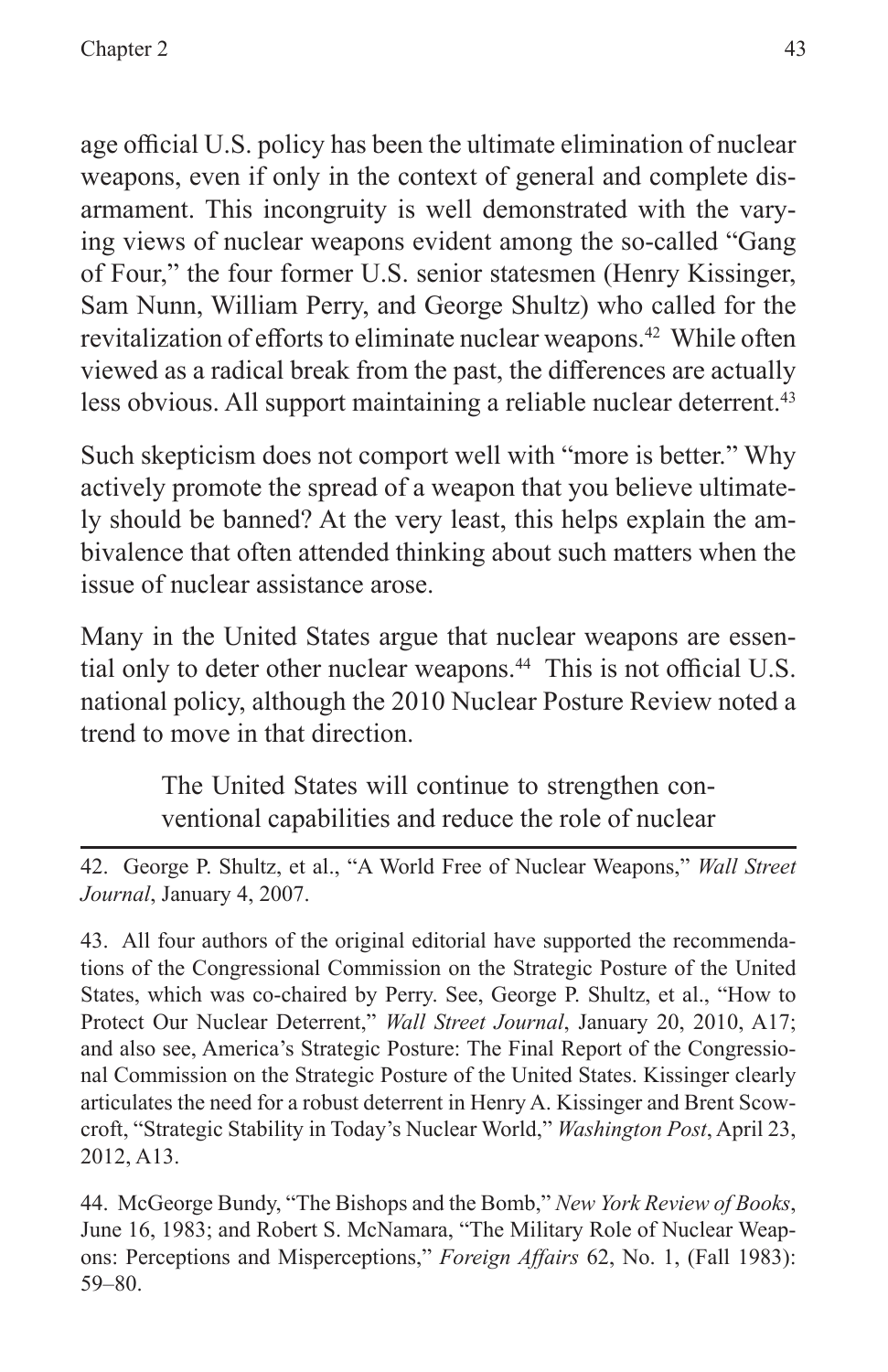weapons in deterring non-nuclear attacks, with the objective of making deterrence of nuclear attack on the United States or our allies and partners the sole purpose of U.S. nuclear weapons.45

This reflected a long standing effort to reduce the role of nuclear weapons by providing the president with conventional options. The United States has developed formidable advanced conventional military capabilities, involving precision strike munitions, sophisticated intelligence, surveillance, and reconnaissance (ISR) systems, and complex command and control systems. Part of the impetus for the development of these systems was a desire to raise the threshold for use of nuclear weapons.<sup>46</sup> The United States currently can employ conventional forces to accomplish military objectives requiring nuclear weapons in an earlier era. For this reason, the United States does not rely on nuclear weapons to the same extent as other powers (and certainly not as much as Russia, which requires them even for defense against large-scale conventional attacks). From this perspective, so argues Harold Brown, the former Secretary of Defense who did much to encourage the development of such capabilities, the United States would benefit more than any other power should nuclear weapons totally disappear today.<sup>47</sup> While many of his peers would disagree with his ultimate conclusion, few would disagree that during the past four decades the United States systematically worked to acquire conventional weapons capabilities motivated in part by a desire to reduce requirements for nuclear weapons.<sup>48</sup>

45. Department of Defense, *Nuclear Posture Review Report* (Washington, D.C., April 2010), ix.

46. Commission on Integrated Long-Term Strategy, *Discriminate Deterrence* (Washington, D.C.: Department of Defense, 1987), 8.

47. Brown, "New Nuclear Realities," 16–17.

48. This trend is reviewed in Barry D. Watts, *Nuclear-Conventional Firebreaks and the Nuclear Taboo* (Washington, D.C.: Center for Strategic and Budgetary Assessments, 2013).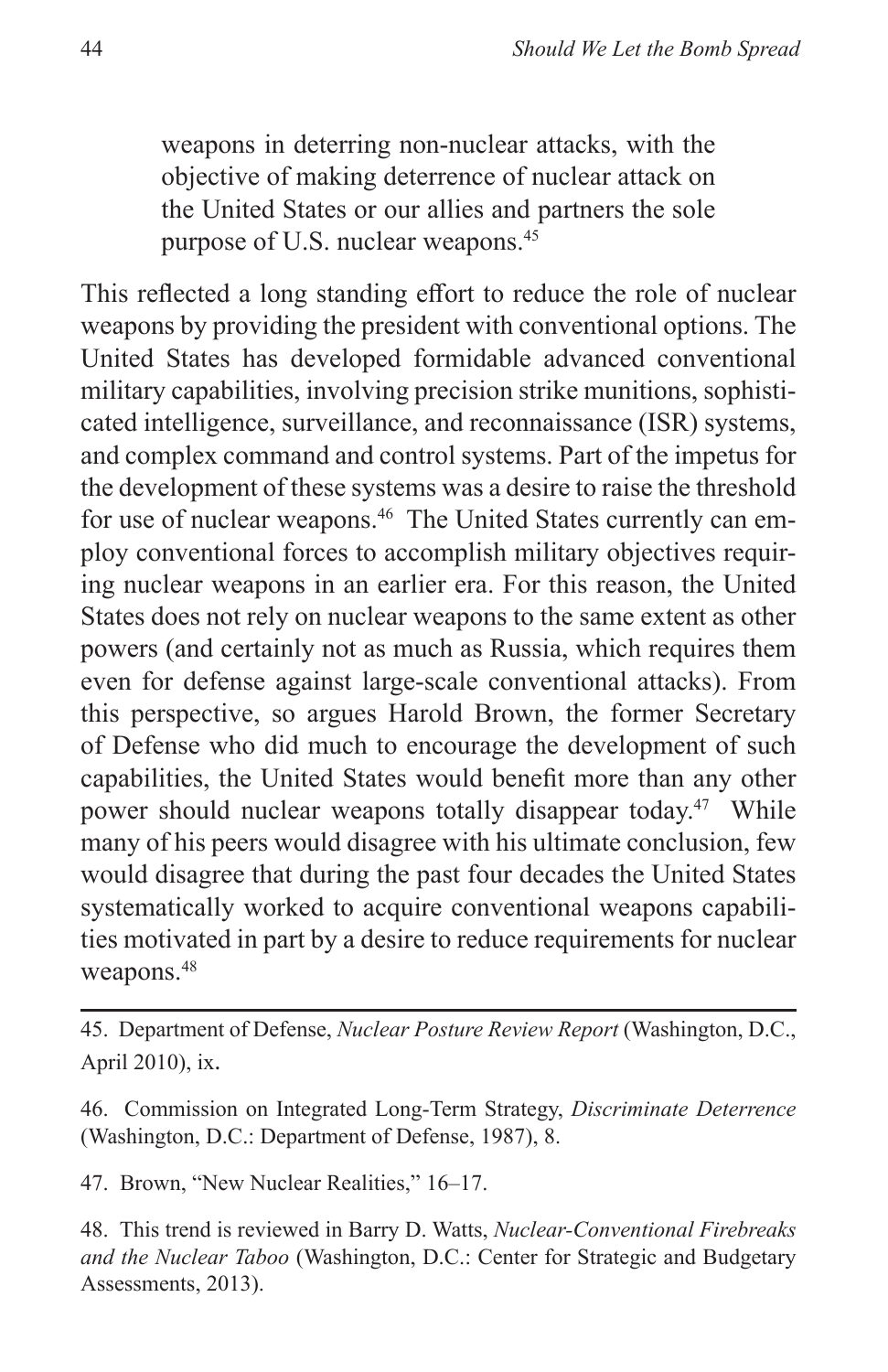# *The Difficulties of Maintaining a Deterrent*

Policymakers and analysts intimately involved with U.S. nuclear weapons policy were not sanguine about the ease of maintaining deterrence relationships. Indeed, most clearly accepted the view articulated by Albert Wohlstetter in the late 1950s when writing about the initial efforts to create a stable deterrent in a world populated both by thermonuclear weapons and intercontinental ballistic missiles: "Deterrence in the 1960's is neither assured nor impossible but will be the product of sustained intelligent effort and hard choices."49 As Wohlstetter argued in his seminal article, "The Delicate Balance of Terror," ensuring the survivability of a nuclear deterrent is complex and costly.<sup>50</sup>

From the perspective of practitioners of nuclear strategy, Waltz ignored the harsh realities of nuclear strategy development and implementation. Consider the comments of David Rosenberg about his seminal article on early U.S. nuclear strategy.

> [This article] addresses nuclear strategy not as an exercise in conceptualization, but rather as a complex endeavor, partly intellectual and partly bureaucratic. It focuses specifically on the strategic and operational planning process for nuclear war—where concepts were translated into damage criteria, tactics, targets, and weapons—and how that process related to dynamics such as high policy guidance, strategic theory, and technological development which should have served to control and regulate  $it$ <sup>51</sup>

49. Charles J. Hitch and Roland N. McKean, *The Economics of Defense in the Nuclear Age, Vol. R-346 (*Santa Monica, California: RAND, 1960), 334.

50. Wohlstetter, "The Delicate Balance of Terror."

51. David Alan Rosenberg, "The Origins of Overkill: Nuclear Weapons and American Strategy, 1945-1960," *International Security* 7, No. 4 (Spring 1983): 8.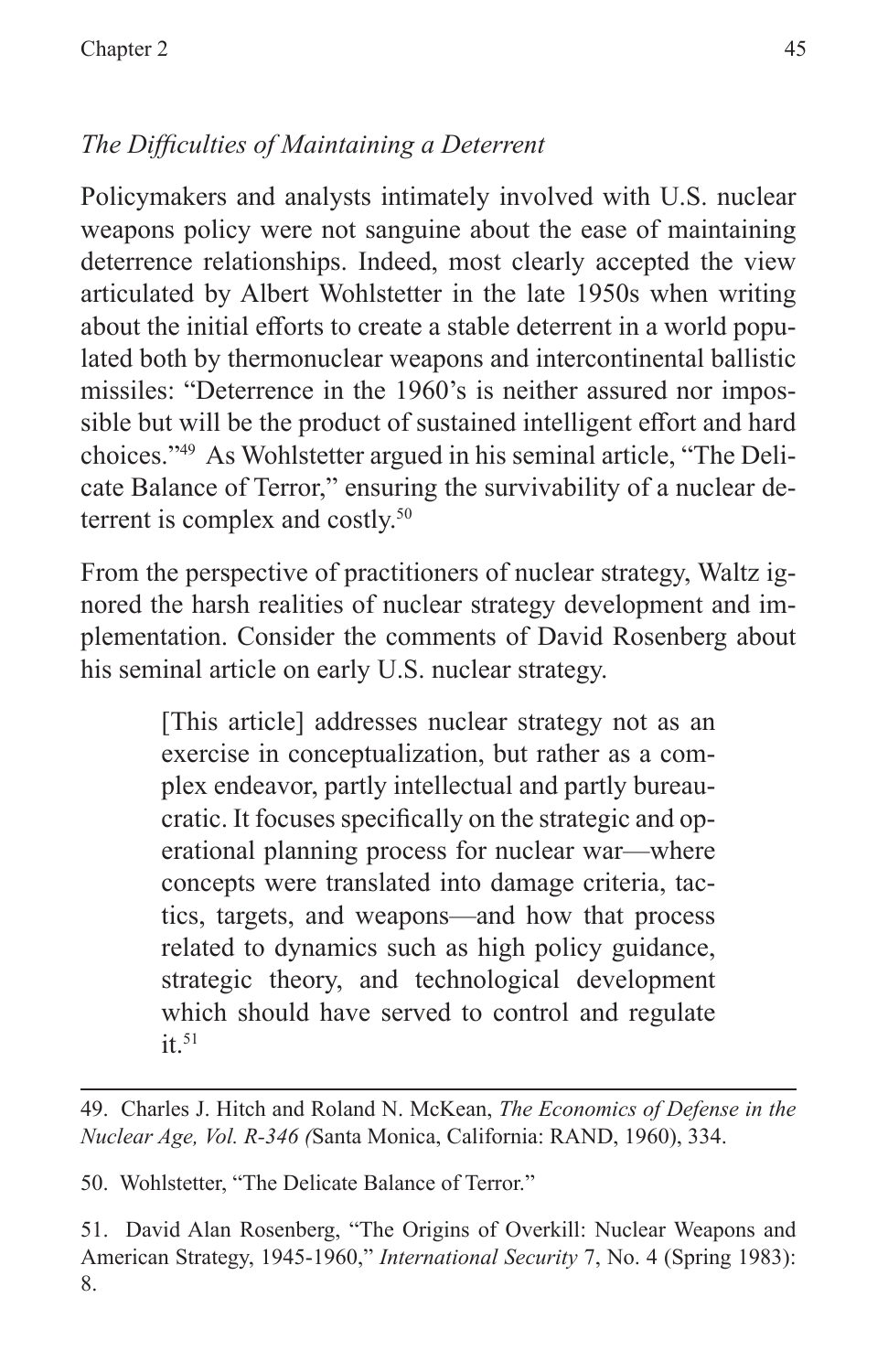In contrast, Waltz views deterrence "as an exercise in conceptualization." Consider the difference between Waltz's views and those of practitioners on two issues: ensuring the survivability of nuclear forces and evaluating the utility of small nuclear forces.

Waltz contended that any state possessing nuclear weapons will take effective steps to ensure the survivability of its arsenal. That was not the sense of Wohlstetter and his RAND colleagues, who believed that the U.S. Strategic Air Command, focused largely on its own retaliatory capabilities, largely ignored its own vulnerability to a surprise attack.<sup>52</sup> Waltz discounted such concerns by arguing that they were misguided, claiming that during the Cuban Missile Crisis the United States was deterred by a relatively small Soviet nuclear force (perhaps limited to 60-70 weapons capable of reaching the United States, contrasting with 2,000 weapons that we had that could strike the Soviet Union).<sup>53</sup> However, Waltz also apparently was quite comfortable retaliating against cities in response to counterforce attacks, a position that many American nuclear strategists found unpalatable.<sup>54</sup>

We also have some evidence to suggest that small nuclear powers have difficulty in maintaining the survivability of their nuclear arsenal. The South Africans stored their entire arsenal of six bombs in a single building vulnerable even to conventional air strikes, protected only by their ability to keep its location a secret.<sup>55</sup> While one presumes that these weapons would have been dispersed in the event of a crisis, we are told that the Soviet Union considered preemptive attacks against the nascent South African program.<sup>56</sup>

54. Rosenberg, 35–36, 58–60.

55. David Albright, "South Africa and the Affordable Bomb," *Bulletin of the Atomic Scientists* 50, No. 4 (July/August 1994), 43–44.

56. Ibid., 42.

<sup>52.</sup> Bernard Brodie, *War and Politics* (New York: Macmillan, 1973), 380.

<sup>53.</sup> Waltz, "Nuclear Myths and Political Realities," 734.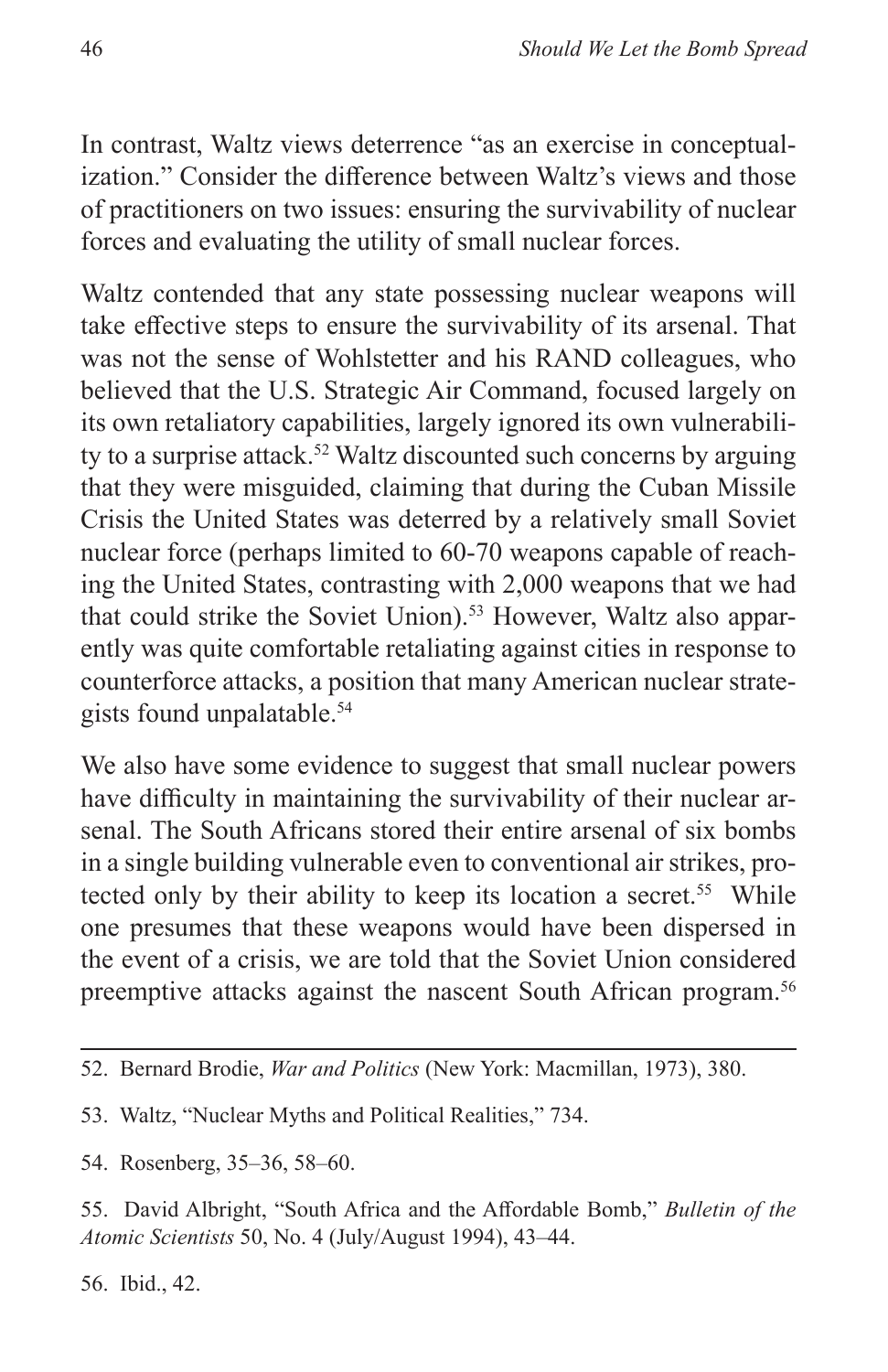Admittedly, we do not know if the Soviets knew the location of those weapons, but given known penetrations of the South African military establishment, it is possible that they did.<sup>57</sup>

The Pakistanis certainly seem to worry about the survivability of their nuclear arsenal, concerned both that the United States might attempt to seize control of it and that India might preemptively neutralize their deterrent forces by destroying the weapons still in their storage bunkers. Indeed, experts on Pakistan's nuclear forces appear to believe that its arsenal will be dispersed in the event of a crisis due to concerns about its survivability.58 Clearly, the Pakistanis are not confident about the survivability of their arsenal under routine circumstances.

It is surprising that Waltz is so confident about the survivability of small nuclear arsenals. The argument rests largely on the confidence that any country can have that its greatest secrets have not been compromised. In the case of South Africa, knowledge of one location would have permitted a decisive disarming attack. Even in the case of Pakistan, with its larger and more sophisticated force structure, weapons apparently are stored at only six to 12 sites, according to at least one account.<sup>59</sup> Much can be done to reduce the vulnerability of such a force by relying on hardened bunkers or underground facilities, but that transforms the arsenal into something

58. Vipin Narang, "Posturing for Peace? Pakistan's Nuclear Postures and South Asian Stability," *International Security* 34, No. 3 (Winter 2009-10): 38–78.

59, Vipin Narang, "Posturing for Peace? Pakistan's Nuclear Postures and South Asian Stability," *International Security* 34, No. 3 (Winter 2009-10) 38–78.

<sup>57.</sup> Ibid., mentions the role of Dieter Gerhardt, a South African naval officer who spied for the Soviets. The available evidence suggests that Gerhardt had access to details of the South African nuclear program, and it appears he gave that information to the Soviet Union. According to Gerhardt, the Soviets considered a strike against the South African enrichment facility in 1976. None of the available accounts indicates whether Gerhardt also knew of the location of the South African nuclear arsenal before his arrest in 1983. However, the storage facility was operational in 1981, so it is at least possible that he might have provided that information to the Soviets as well.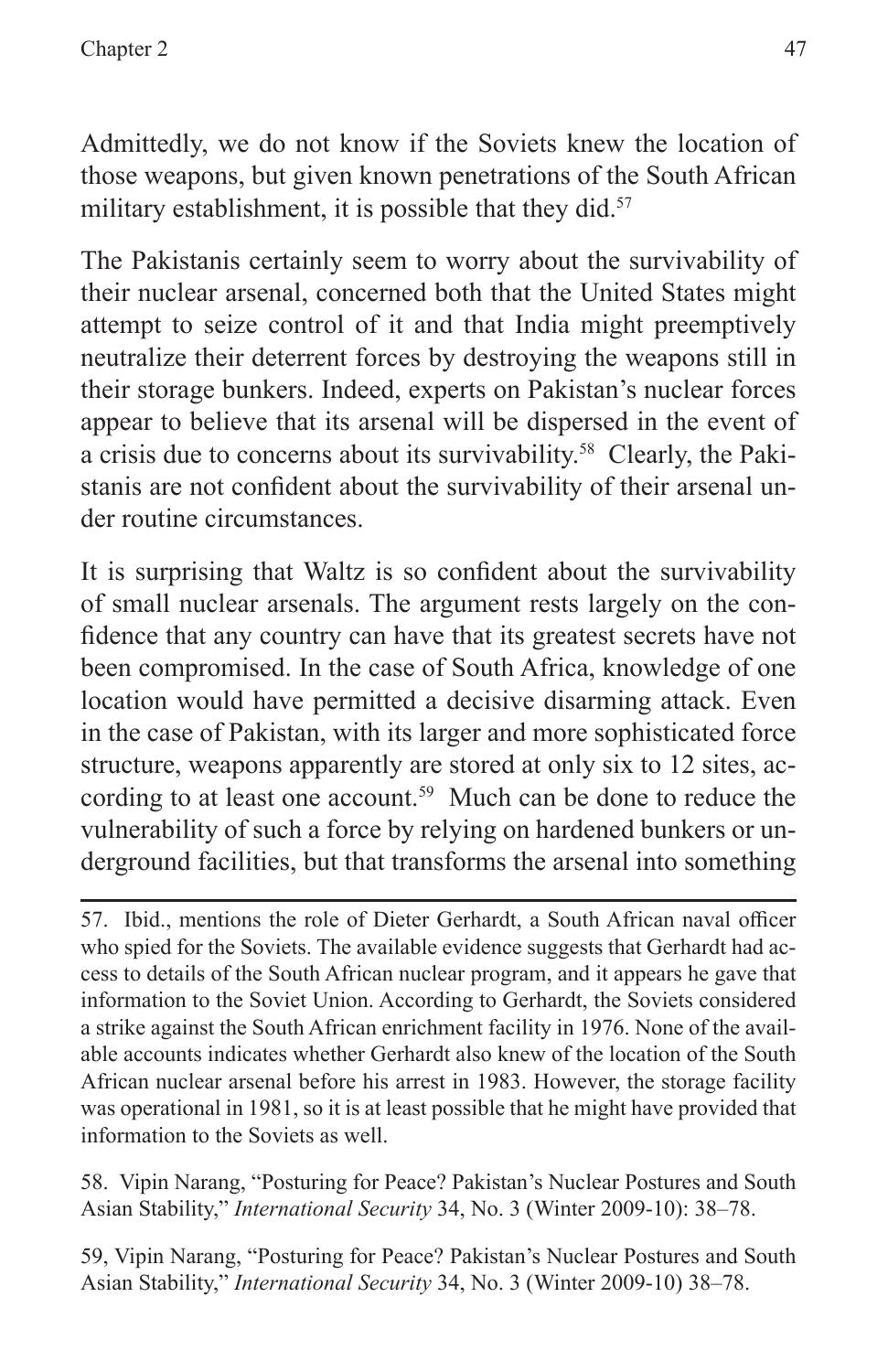that begins to look like a small version of a major power nuclear infrastructure.

As has been noted, Waltz argues that small nuclear forces can satisfy the requirements for a secure deterrent, contrasting the small arsenals of France and the United Kingdom with the vastly larger U.S. force structure. He seems to imply that the leaders of those two European countries believed that their arsenals comprised a self-sufficient deterrent to Soviet nuclear threats. Yet, the reality is that both countries saw their nuclear deterrent only in the U.S. context, not as totally isolated and independent forces. The British integrated their nuclear forces into a North Atlantic Treaty Organization (NATO) theater and a U.S. strategic response, while the French strategy focused heavily on manipulation of U.S. respons- $\text{es.}^{60}$ 

Clearly, those who had to take responsibility for sustaining the U.S. deterrent were far less confident than Waltz about strategic stability. Indeed, during the decades that followed publication of Wohlstetter's article, concerns about strategic stability were a constant, irrespective of administration. Whether addressing the central strategic balance between the Soviet Union and the United States, or the NATO-Warsaw Pact regional balance in Europe, U.S. policymakers found nothing simple or easy about the process of generating and sustaining a credible deterrent.

Ultimately, Waltz's views matter rather less than the perspectives of several generations of practitioners who had rather different views

60. French nuclear strategy and its ties to the American nuclear arsenal are reviewed in Bruno Tertrais, "Destruction Assurée: The Origins and Development of French Nuclear Strategy, 1945-81," in Henry Sokoloski, ed., *Getting MAD: Nuclear Mutual Assured Destruction, Its Origins and Practice* (Carlisle, PA: Strategic Studies Institute, 2004), 51–122, available from *[www.npolicy.org/](www.npolicy.org/books/Getting_MAD/Ch2_Tertrais.pdf) [books/Getting\\_MAD/Ch2\\_Tertrais.pdf](www.npolicy.org/books/Getting_MAD/Ch2_Tertrais.pdf)*; and R. H. Ullman, "The Covert French Connection," *Foreign Policy*, No. 75 (Summer 1989): 3–33. The earliest British nuclear strategy documents tied their deterrent to the United States, according to John Simpson, "British Nuclear Weapon Stockpiles, 1953–78: A Commentary on Technical and Political Drivers," *The RUSI Journal* 156, no. 5 (2011): 74–83.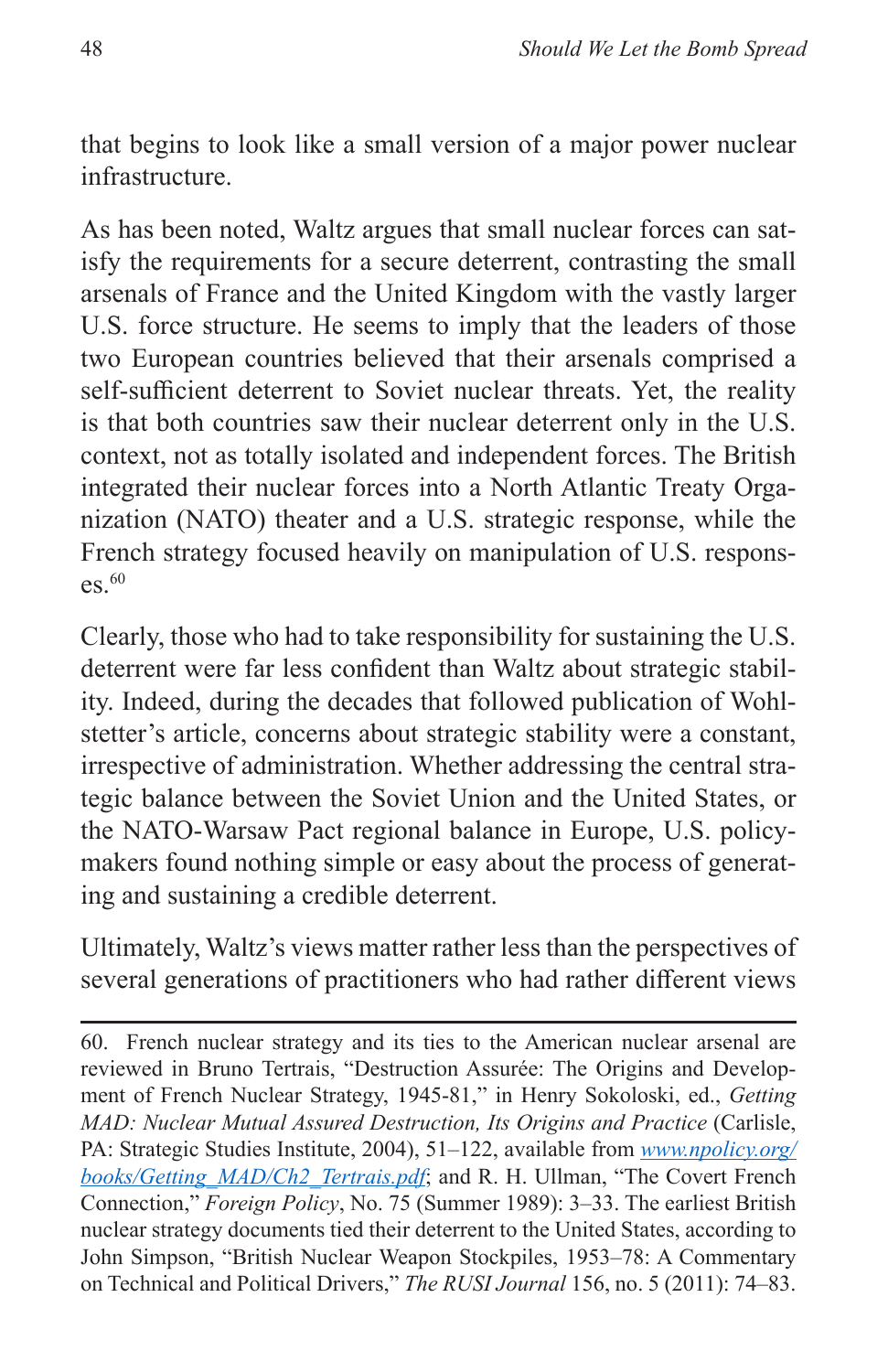on deterrence. For those responsible for the lives of tens, perhaps hundreds, of millions of people, it is perhaps not surprising that they would be less inclined to take for granted the inherent stability of deterrence or that they might be less than comfortable with the argument that we should view with complacence the nuclear postures of other countries.

#### *Challenging U.S. Dominance*

Many in Washington opposed nuclear weapons programs because the proliferation of nuclear weapons would undermine U.S. political and military power. President Eisenhower apparently believed that the United States would benefit more from the elimination of nuclear weapons than the Soviet Union, given his confidence in U.S. economic and industrial strength.<sup>61</sup> As a future Secretary of Defense, James Schlesinger, would note in the late 1960s, "Further nuclear spread would lead to a reduction of the relative influence of the United States on the world scene."62 Secretary of State Dean Rusk made it a generalized principle when he told a Soviet diplomat in 1963, "It was almost axiomatic that no nuclear power has any interest in seeing others become nuclear powers."63

The most obvious point about nuclear proliferation is that it may strengthen adversaries and weaken U.S. responses to their aggressive moves. Once it became clear in the 1950s that nuclear weapons, even when possessed in overwhelming numbers, could

63. Memorandum of Conversation, January 10, 1963, U.S. Department of State, *Foreign Relations of the United States, 1961-1963: Arms Control and Disarmament, Volume 7* (Washington, D.C.: U.S. Government Printing Office, 1995), 630-631.

<sup>61.</sup> Patterson, "President Eisenhower and Arms Control."

<sup>62.</sup> James Schlesinger, "The Strategic Consequences of Nuclear Proliferation," in *Arms Control for the Late Sixties* (Princeton, N.J.: Van Nostrand, 1967), 175. Schlesinger attributed the thought to William C. Foster, Arms Control and Disarmament Agency Director.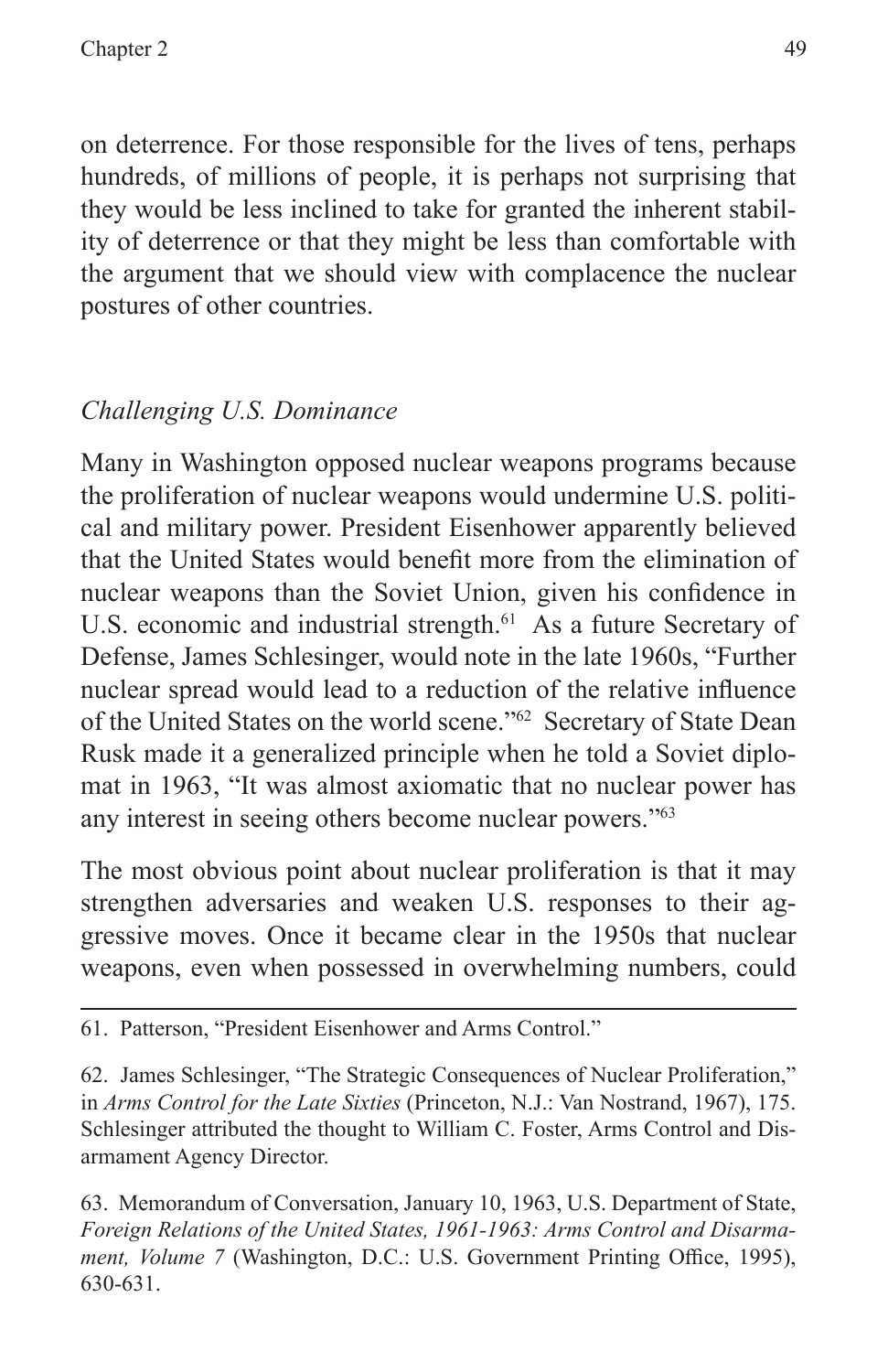not prevent uses of conventional weapons peripheral to the core interests of the United States, U.S. policymakers had to worry that a nuclear umbrella could shield destabilizing actions by hostile countries, even if we did not fear use of nuclear weapons. This was one of the concerns that arose from consideration of China's acquisition of nuclear weapons, $64$  and it has been a recurring theme in connection with lesser powers, such as Iran, Iraq, Libya, and North Korea, openly hostile to U.S. interests, who might strive to use a nuclear arsenal to undermine U.S. influence and interests.

Even more intriguing is the ambivalence or hostility of the United States towards the acquisition of nuclear weapons by close allies. U.S. theater nuclear weapons policy in Europe was calibrated to reduce incentives for NATO and even non-NATO countries to acquire their own independent nuclear deterrent. Although the British had been closely involved with the original Manhattan Project, it took time for the U.S. political establishment to accept Britain's nuclear status and even longer to develop the close ties that eventually emerged between the two country's nuclear programs.<sup>65</sup>

During the late 1950s and early 1960s, some U.S. government officials thought that the United States benefited from acquisition of nuclear weapons by allies. Thus, in 1955 President Eisenhower asked Harold Stassen to undertake arms control negotiations with the Soviet Union. Initially, Stassen was skeptical about the prospects for nuclear nonproliferation, but changed his views after concluding it was a possible area of diplomatic collaboration with the Soviet Union. However, some Defense Department officials strongly opposed his efforts in part because they thought it would be to the U.S. advantage if France and Japan had nuclear weap-

<sup>64.</sup> William Burr and Jeffrey T. Richelson, "Whether to 'Strangle the Baby in the Cradle': The United States and the Chinese Nuclear Program, 1960-64," *International Security* 25, No. 3 (Winter 2000-01): 54–99.

<sup>65.</sup> Simpson, "British Nuclear Weapon Stockpiles, 1953–78."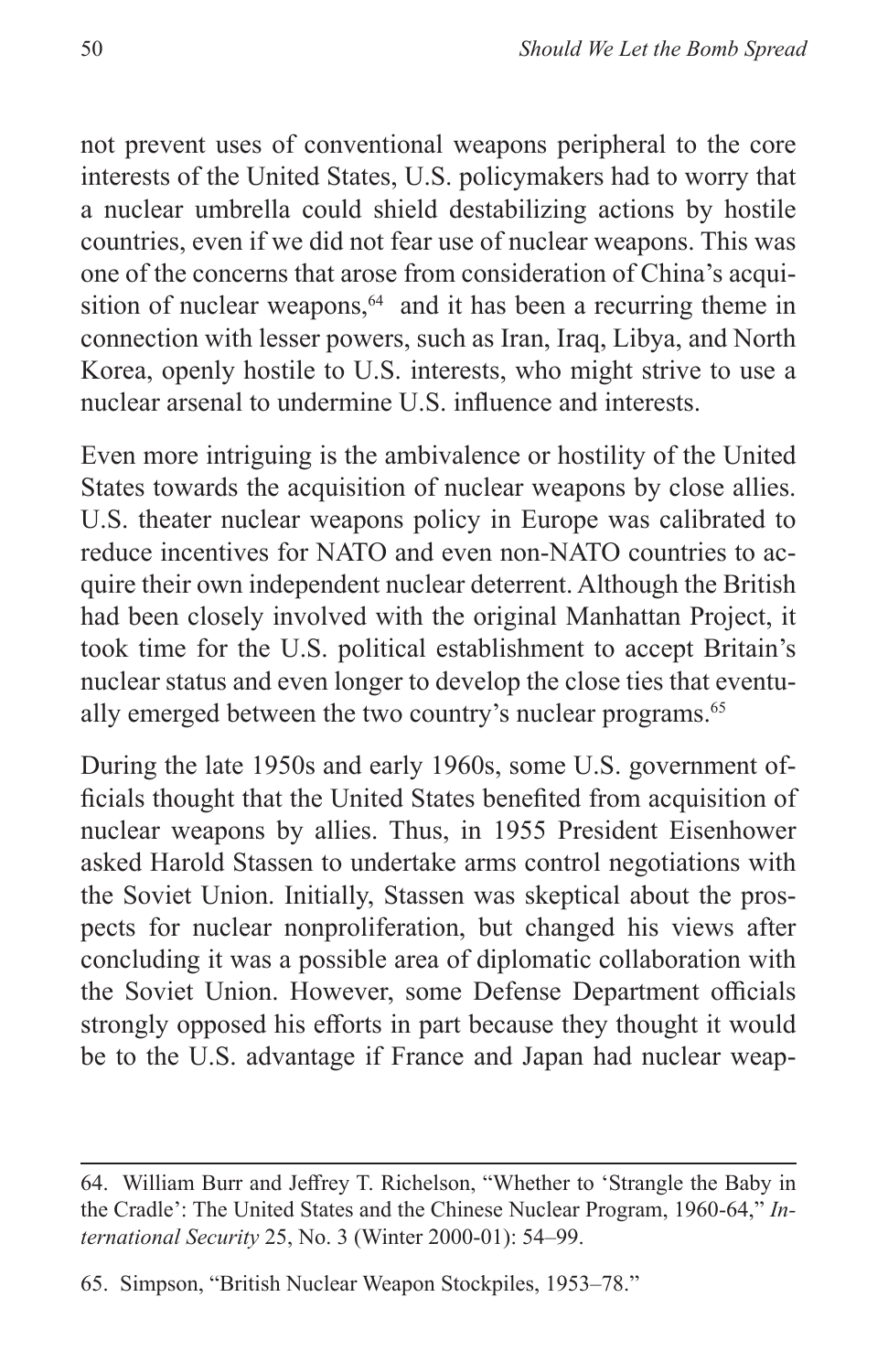#### $ons.<sup>66</sup>$

Days after the first Chinese nuclear test in 1964, U.S. President Lyndon Johnson established the Gilpatric Committee to review nuclear nonproliferation policy. The Committee discovered that the Defense Department no longer opposed nuclear nonproliferation, but that the State Department was strongly opposed to any policy that would overtly prevent certain U.S. allies from retaining the right to acquire nuclear weapons. In particular, some senior State Department officials at the time believed that U.S. alliance relations depended on creation of the Multi-Lateral Force (MLF), which would have given NATO allies direct access to nuclear weapons. Moreover, some senior State Department officials believed that we would undermine alliance relationships if we tried to deny Germany and Japan the right to acquire nuclear weapons.<sup>67</sup> However, the MLF never became a reality, and the president never accepted the State Department's hostility towards nuclear nonproliferation.

Over time, U.S. officials came to worry that allied nuclear weapons capabilities posed dangers to the U.S.-Soviet deterrence relationship. And, although it may be true that the United States provided assistance to the French nuclear weapons program, $68$  it is equally clear that from the French perspective the United States was a huge obstacle in its development of an independent nuclear capability in the 1950s and 1960s.<sup>69</sup> Indeed, one rationale for the French nuclear program was to deny the United States independence of action in responding to the Soviet Union. Paris wanted to ensure that the United States took into account French security interests. Unfortunately, it also complicated NATO nuclear weapons planning. For example, the United States worried that efforts to keep a conflict

68. Ullman, "The Covert French Connection."

69. Tertrais, "Destruction Assurée: The Origins and Development of French Nuclear Strategy, 1945-81."

<sup>66</sup>. See, Maddock, 557–558.

<sup>67.</sup> Gavin, "Blasts from the Past: Proliferation Lessons from the 1960s."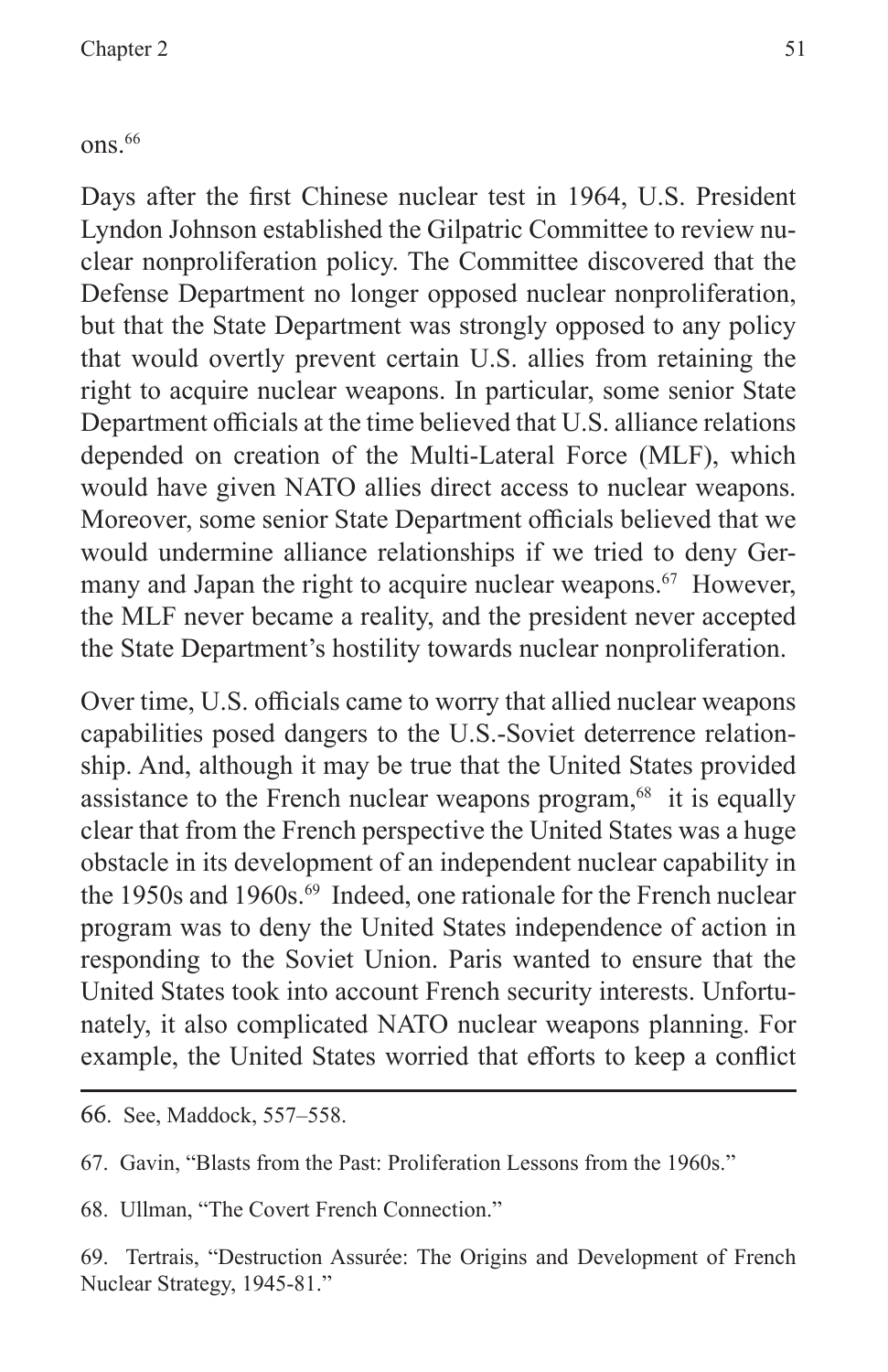limited might be derailed by French nuclear attacks against attacking Soviet ground forces in Central Europe.70

Ultimately the United States exerted considerable pressure on other friendly countries during the Cold War, such as South Korea and Taiwan, to constrain their nuclear ambitions, and worked during the 1950s and 1960s—admittedly not always pursued consistent $l$ <sub>y</sub>— to limit the spread of nuclear weapons in Europe.<sup>71</sup>

Interestingly, Waltz at one point concedes such worries about the negative impact of nuclear proliferation by accepting that "limitation of America's policy choices has been one of the costs" of proliferation, but finds the benefits he sees in limiting adversary choices well worth that price.72 It is perhaps unsurprising that those in Washington responsible for U.S. policy are less sanguine about the costs of permitting reductions in U.S. relative power.

#### *Failed States and Nuclear Terrorism*

A major concern for U.S. policymakers, especially since 9/11, has been the danger that nuclear weapons may fall into the hands of terrorists. While some analysts believe that the threat of nuclear terrorism is overstated, and others that it is irrelevant, the concern is not new.73 The national security community in the United States

72. Waltz, "A Reply," 805. However, he also asserted that focusing on nuclear nonproliferation required the United States to pay an unnecessary diplomatic price using resources better devoted to other, more important concerns. See Sagan and Waltz, *The Spread of Nuclear Weapons: A Debate Renewed*, 42.

73.. Brian Michael Jenkins, *Will Terrorists Go Nuclear?* (Amherst, N.Y.: Pro-

<sup>70.</sup> Ullman, "The Covert French Connection."

<sup>71.</sup> The list of NATO countries and European neutrals that abandoned nuclear weapons programs—albeit, many nascent at best—is long: Germany, Italy, Netherlands, Norway, Sweden, Switzerland, and Yugoslavia. See, Ariel Levite, "Never Say Never Again: Nuclear Reversal Revisited," *International Security* 27, No. 3 (Winter 2002-03): 62.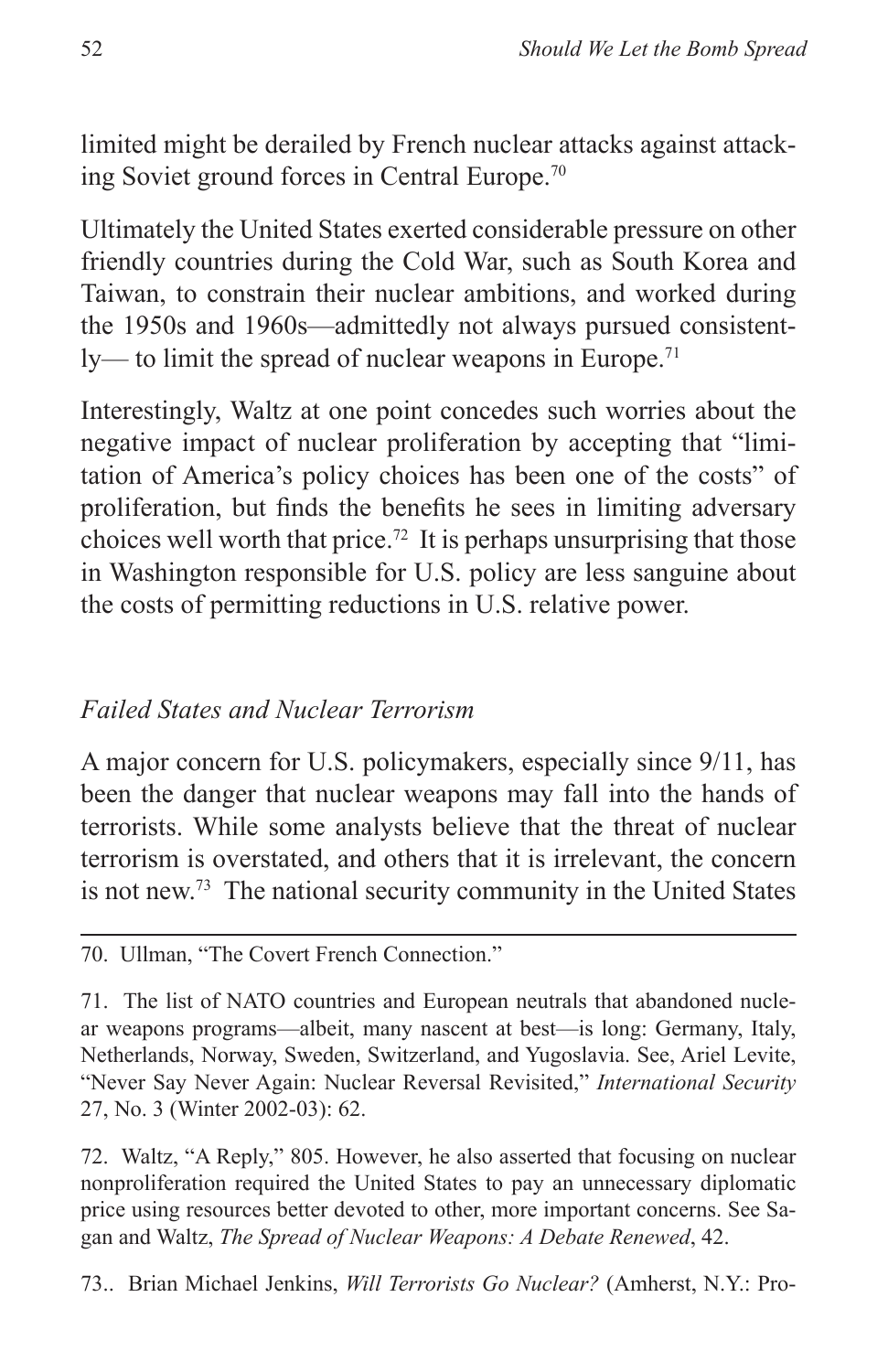has discussed the issue since at least the early 1970s, and worries about nuclear terrorism have motivated much activity intended to control fissile material.<sup>74</sup>

For many, the most likely way in which this could happen is as a result of political instability in a nuclear-armed country. This problem first emerged as a concern in the early 1990s with the collapse of the Soviet Union at the end of the Cold War. At that time, the Soviet nuclear arsenal was divided between four countries, and security for protecting weapons and fissile material was uncertain at best. In addition to taking steps to ensure consolidation of the weapons under the sole control of Russia, the United States funded a variety of programs intended to prevent loss of weapons, fissile material, or critical technology.75

Today the primary concern is that the political collapse of North Korea or Pakistan could lead to a loss of control and the subsequent acquisition of nuclear weapons by a terrorist group. This is particularly worrying in the case of Pakistan, given the presence and strength of terrorist groups in that country that might be inclined to use such weapons.76 President Obama has made the risks of terrorist acquisition of nuclear weapons a central concern of his administration. As he argued in his 2009 Prague speech, "This is the

metheus Books, 2008); and John E. Mueller, O*verblown: How Politicians and the Terrorism Industry Inflate National Security Threats, and Why We Believe Them* (New York: Free Press, 2006).

74. Mason Willrich and Theodore B. Taylor, *Nuclear Theft: Risks and Safeguards; a Report to the Energy Policy Project of the Ford Foundation* (Cambridge, MA: Ballinger Pub. Co., 1974), 114–116, provides an early discussion.

75. Graham T. Allison, et al., *Avoiding Nuclear Anarchy: Containing the Threat of Loose Russian Nuclear Weapons and Fissile Material, Vol. 12* (Cambridge, MA: MIT Press, 1996).

76. Thomas Donnelly, "Bad Options: Or How I Stopped Worrying and Learned to Live with Loose Nukes," in Henry D. Sokolski, ed., *Pakistan's Nuclear Future: Worries Beyond War* (Carlisle, PA: Strategic Studies Institute, 2008) 347– 368.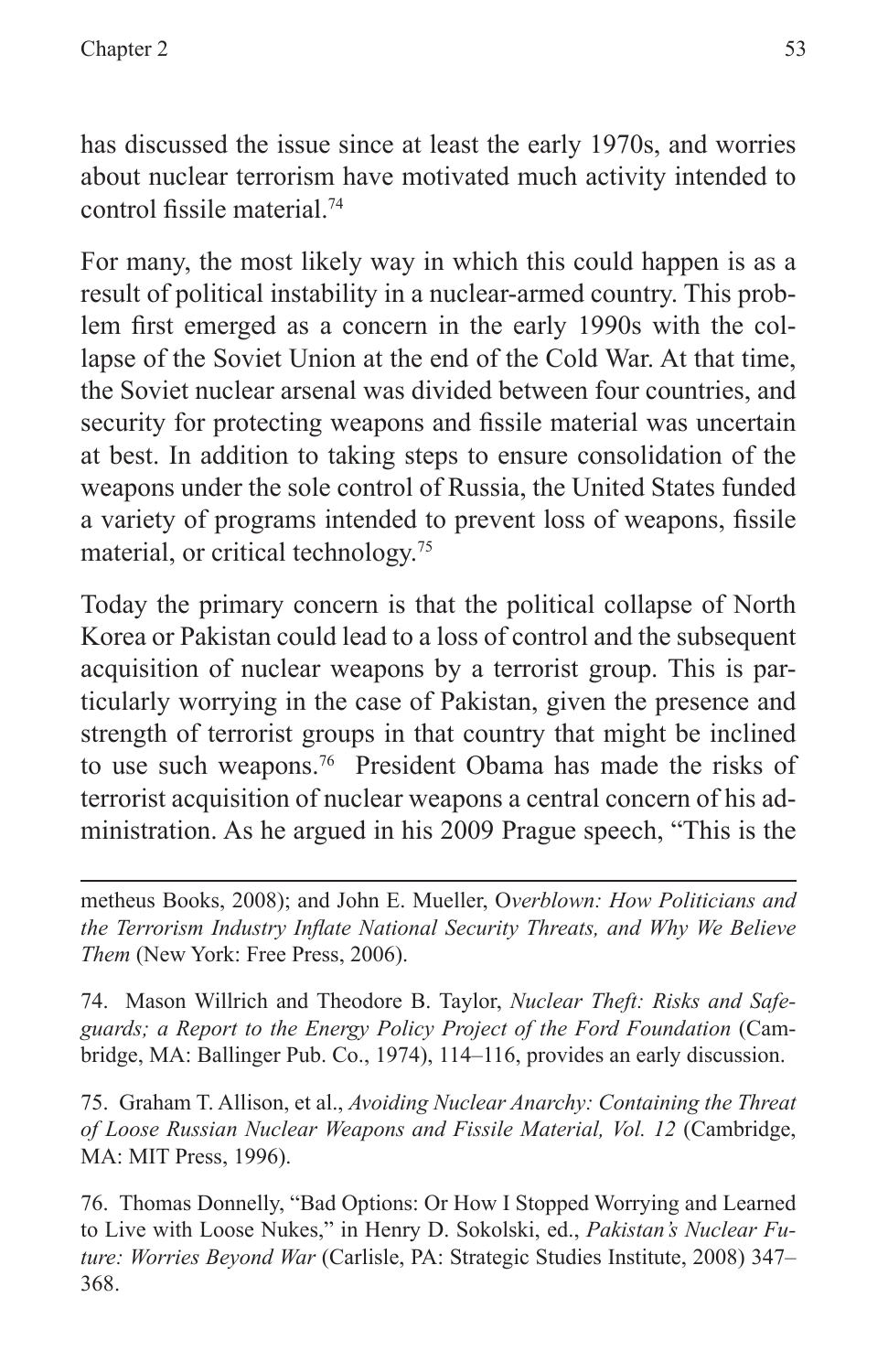most immediate and extreme threat to global security."77 While the rationale differed, U.S. President George W. Bush also considered nuclear terrorism as one of his top national security challenges.<sup>78</sup>

Recent developments in Syria also illustrate this point. The Syrians amassed a militarily significant quantity of chemical weapons, and there were widespread fears in the United States and elsewhere that terrorists might gain control of some of this arsenal. The concern was sufficiently great that the Western countries were willing to work with the Assad regime, previously considered a pariah, in order to dispose of these weapons.<sup>79</sup> Significantly, the dangers could have included a nuclear dimension, given Syria's abortive effort to build nuclear infrastructure, terminated in 2007 when Israel destroyed a nuclear reactor about to become operational. As one former U.S. government official notes, "Think of how much more dangerous to the entire region the Syrian civil war would be today if Assad had a nuclear reactor, and even perhaps nuclear weapons, in hand."80 There are certainly other countries on the list of potential proliferators that might raise similar concerns. $81$ 

78. *National Security Strategy of the United States* (Washington, D.C.: The White House, 2006).

79. Patrick J. McDonnell, "Push to Eliminate Syria's Chemical Weapons May Extend Assad's Rule," *Los Angeles Times*, October 15, 2013, available from *[ar](articles.latimes.com/2013/oct/15/world/la-fg-syria-assad-20131015)[ticles.latimes.com/2013/oct/15/world/la-fg-syria-assad-20131015.](articles.latimes.com/2013/oct/15/world/la-fg-syria-assad-20131015)*

80. Elliott Abrams, "Bombing the Syrian Reactor: The Untold Story," *Commentary* 135, No. 2 (February 2013): 24; and Bruce Riedel, "Lessons of the Syrian Reactor," National Interest, No. 125 (May 2013): 39-46, expresses similar views.

81. Certainly, it is likely that many in Washington would have concerns should Saudi Arabia decide to pursue a nuclear weapon, as some senior Saudi officials have intimated. While the Saudi kingdom has been remarkably stable, it also was the home of Osama bin Laden and has been an important recruiting ground

<sup>77.</sup> White House Press Office, "Remarks by President Barack Obama, Hradcany Square, Prague, Czech Republic, April 5, 2009," April 5, 2009, available from *[www.whitehouse.gov/the\\_press\\_office/Remarks-By-President-Barack-Obama-](www.whitehouse.gov/the_press_office/Remarks-By-President-Barack-Obama-In-Prague-As-Delivered)[In-Prague-As-Delivered](www.whitehouse.gov/the_press_office/Remarks-By-President-Barack-Obama-In-Prague-As-Delivered)*.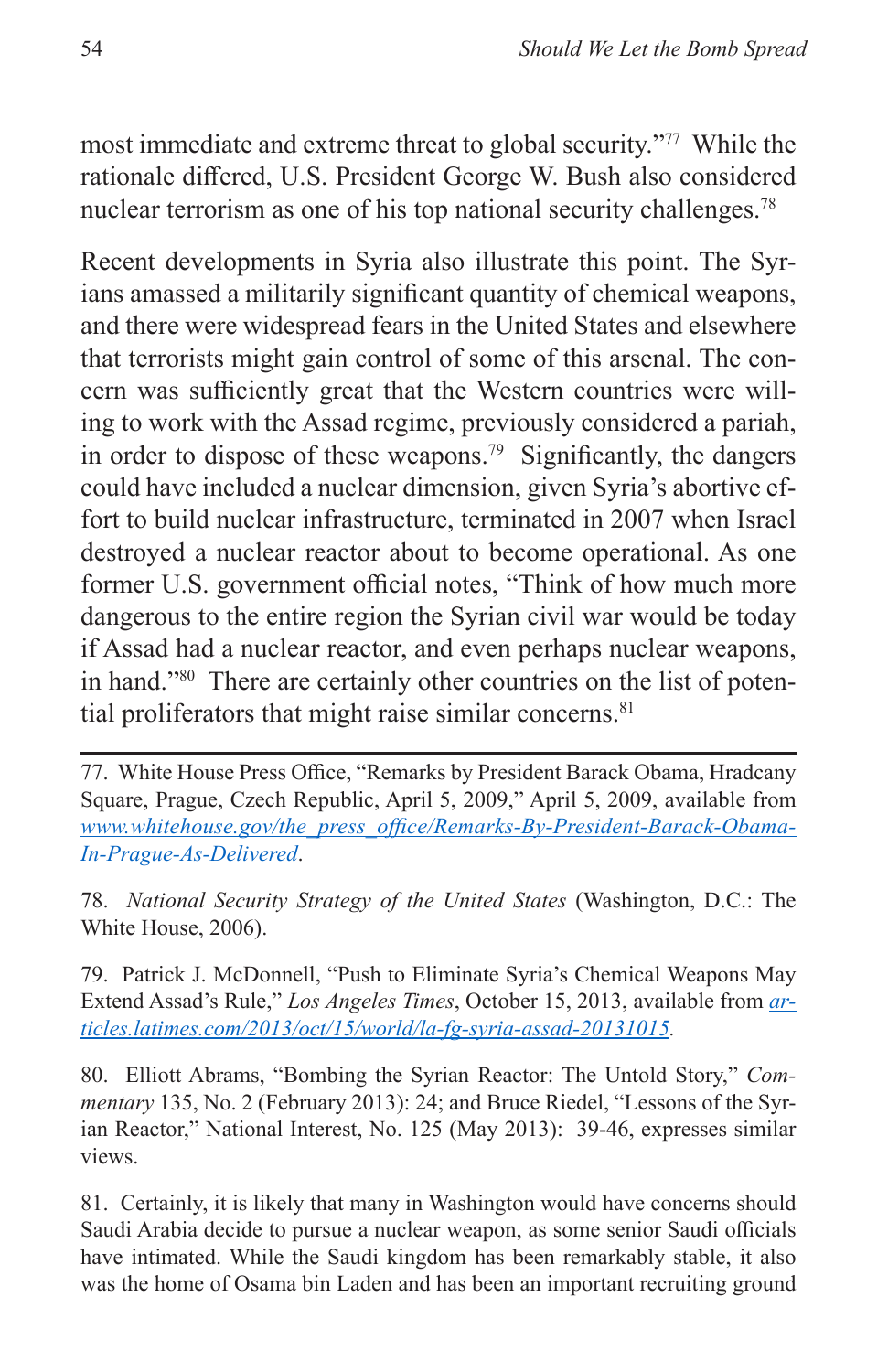In his original writings, Waltz argued that unstable states were "unlikely to initiate nuclear projects," but in any case discounted the concern because he doubted nuclear weapons would be employed during internal strife. He did not address the dangers of nuclear terrorism (nor did he address the risk that loss of control might result in nuclear proliferation if another country gained access to weapons).<sup>82</sup> Waltz addressed the problem in his more recent writings, but dismissed the concerns as either overblown or not made worse by the spread of nuclear weapons to more countries.<sup>83</sup> He did not address the problem of failed states at all.

In this sense, Waltz had a far more simplistic view of the terrorism problem than either those who worry about it or even those who are more dismissive. He is far more complacent than others sometimes identified as "proliferation optimists." For example, Bueno de Mesquita, another so-called "proliferation optimist," saw terrorism as a significant risk associated with additional nuclear proliferation.<sup>84</sup>

#### *The Complexity of Crisis Management*

For U.S. policymakers, a nuclear crisis between third parties is a nightmare scenario. It is easy to assert that nuclear deterrence is inherently stable. It is more difficult to demonstrate in practice. U.S.

for al Qaida and other Salafist terrorist groups. On Saudi nuclear ambitions, see Brandon Friedman, "Alternatives to U.S. Hard Power: The Saudi Response to U.S. Tactics in the Middle East," *Foreign Policy Research Institute E-Notes*, accessed January 27, 2014, available from *[www.fpri.org/articles/2014/01/alter](www.fpri.org/articles/2014/01/alternatives-us-hard-power-saudi-response-us-tactics-middle-east)[natives-us-hard-power-saudi-response-us-tactics-middle-east](www.fpri.org/articles/2014/01/alternatives-us-hard-power-saudi-response-us-tactics-middle-east)*; and Mark Urban, "Saudi Nuclear Weapons 'On Order' from Pakistan," *BBC News*, November 6, 2013, available from *<www.bbc.co.uk/news/world-middle-east-24823846>*.

82. Waltz, *The Spread of Nuclear Weapons: More May Be Better*, 12.

83. The book has appeared in several editions, originally in Sagan and Waltz, *The Spread of Nuclear Weapons: A Debate Renewed: With New Sections on India and Pakistan, Terrorism, and Missile Defense*, 126–130.

84. Bueno de Mesquita and Riker, 304.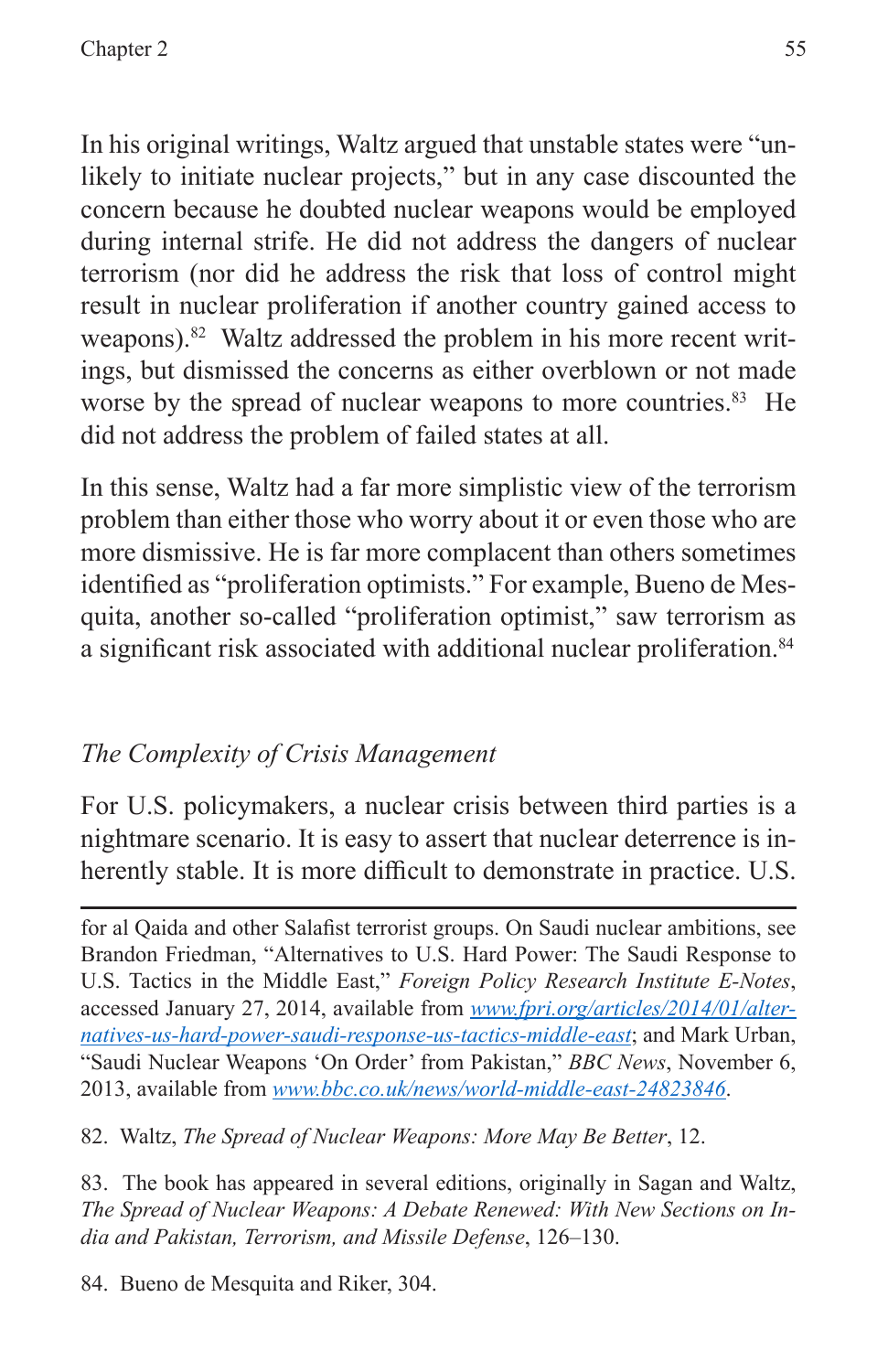policymakers knew, either from personal experience or from studies of nuclear history, that managing nuclear crises with the Soviet Union were fraught with danger. While many came to trust in the experience and wisdom of their colleagues and Soviet adversaries, they also realized that there was a learning curve. No one comes born into the world understanding the manifest complexities of policymaking in the context of a nuclear crisis. Hence, it is perhaps not surprising that U.S. policymakers have worried about the dangers confronting the world as policymakers in other countries climb the learning curve of nuclear strategy.<sup>85</sup>

Why should policymakers in Washington care about what happens elsewhere, especially when the U.S. national interest may not be at risk? One reason is that in the era of globalization, the United States has interests in most countries vulnerable to the negative consequences of a nuclear war. A nuclear exchange between India and Pakistan, for example, could lead to tens of millions of deaths, potentially including many U.S. citizens, even if one does not accept recent theories about the prospects for climatic impacts induced by a regional war involving tens of nuclear weapons.<sup>86</sup> Such a conflict also would cause negative economic and political repercussions, including some specifically related to the role of nuclear

85. Michael Horowitz, "The Spread of Nuclear Weapons and International Conflict: Does Experience Matter?," *Journal of Conflict Resolution* 53, No. 2 (April 2009): 234–257, argues that new nuclear weapons states are "significantly more likely to reciprocate militarized challenges and have their challenges reciprocated," compared with states that have possessed the weapons for longer periods of time.

86. Some policymakers are likely to take seriously the environmental risks of a regional nuclear conflict, while others may discount the concern, given their views on climate change. There is now a small literature claiming that there will be global environmental impacts. Owen B. Toon et al., "Consequences of Regional-Scale Nuclear Conflicts," *Science* 315, No. 5816 (March 2007): 1224– 1225; O. B. Toon, et al., "Atmospheric Effects and Societal Consequences of Regional Scale Nuclear Conflicts and Acts of Individual Nuclear Terrorism," *Atmospheric Chemistry and Physics* 7, No. 8 (April 2007): 1973–2002; and A. Robock, et al., "Climatic Consequences of Regional Nuclear Conflicts," *Atmospheric Chemistry and Physics* 7, No. 8 (April 2007): 2003–2012.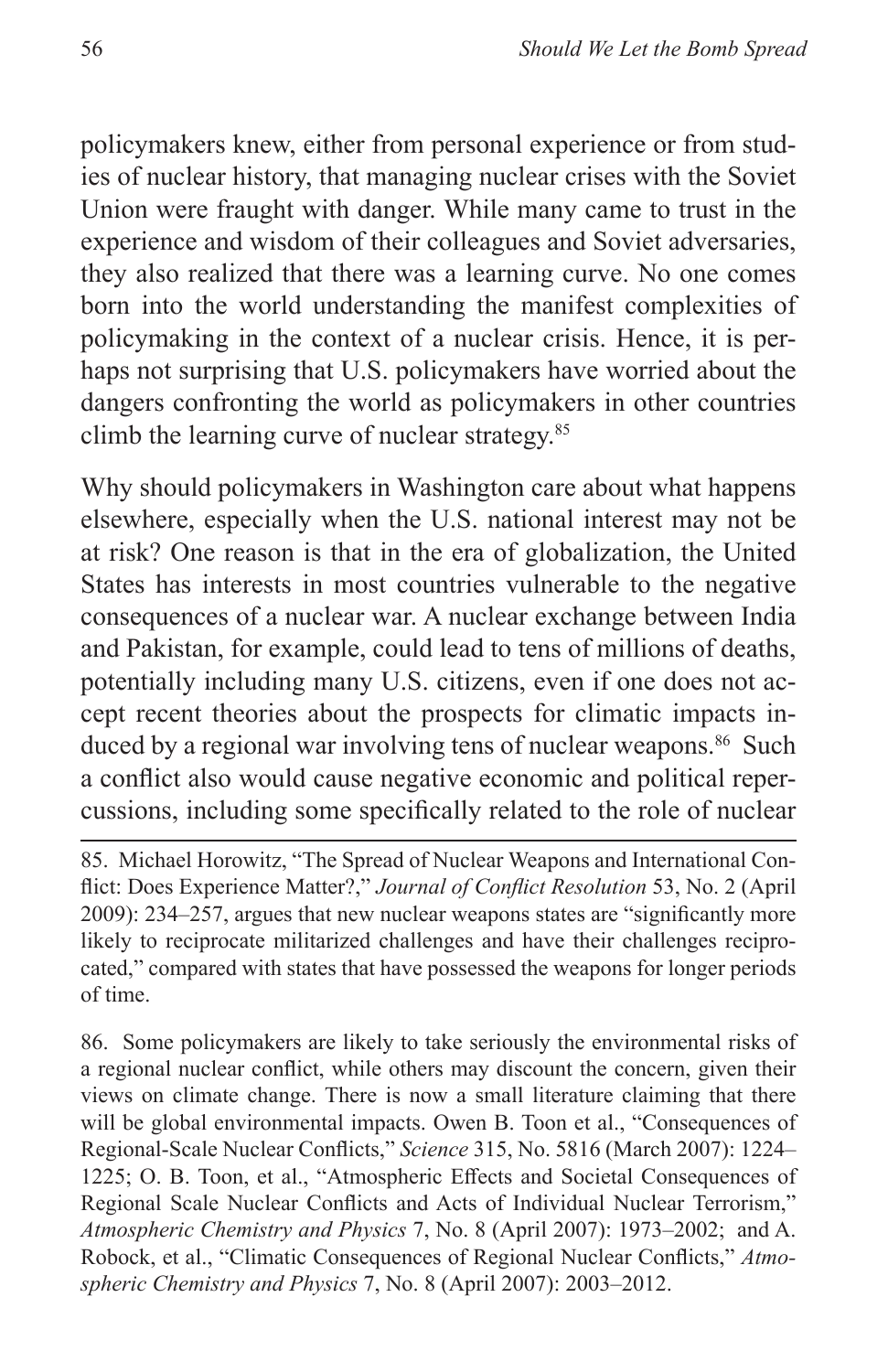weapons in international relations, such as potentially undermining the taboo against operational employment of nuclear weapons. $87$ 

Hence, it is not surprising that U.S. policymakers moved into high gear when there was a threat that a conflict between India and Pakistan had the potential to escalate. While such crises have been rare, there were two of them in a short period of time during the Clinton and George W. Bush administrations.

In many ways, this is an intensely personal concern for policymakers. There were two occasions, 1999 and 2001-2002, during which U.S. policymakers worried that a war might erupt between the two countries. The 1999 Kargil crisis started when Pakistan infiltrated forces into parts of Kashmir that the Indians thought belonged to them and thereby threatened Indian lines of supply. The Indians attacked the Pakistani positions, and, when it proved impossible to overcome the Pakistanis in the difficult mountain terrain, escalated the conflict by launching air strikes. All of this occurred under a nuclear shadow, the two countries having tested nuclear weapons the year before.<sup>88</sup>

U.S. policymakers clearly took this crisis seriously, and viewed it in a nuclear context from the very beginning. After all, the consequences of a nuclear exchange were frightening. Estimates put the death toll from an attack on Bombay at between 150,000 and 850,000.89 It is thus not surprising that U.S. President Bill Clinton

88. Neil Joeck, "The Indo-Pakistani Nuclear Confrontation: Lessons from the Past, Contingencies for the Future," in Henry D. Sokolski, ed., *Pakistan's Nuclear Future: Reining in the Risk* (Carlisle, PA: Strategic Studies Institute, 2009), 19–23, available from *[www.npolicy.org/books/Pakistan\\_Nuclear\\_Future/Ch1\\_](www.npolicy.org/books/Pakistan_Nuclear_Future/Ch1_Joeck.pdf) [Joeck.pdf](www.npolicy.org/books/Pakistan_Nuclear_Future/Ch1_Joeck.pdf).*

89. Bruce Riedel, A*merican Diplomacy and the 1999 Kargil Summit at Blair House* (Philadelphia: Center for the Advanced Study of India, University of

<sup>87.</sup> For a discussion of the range of impacts on U.S. interests resulting from a nuclear exchange between India and Pakistan, based on a wargame played at the Naval War College in 1999, see Paul D. Taylor, "India and Pakistan," Naval War College Review, Vol. 54, No. 3, Summer 2001, 40–51.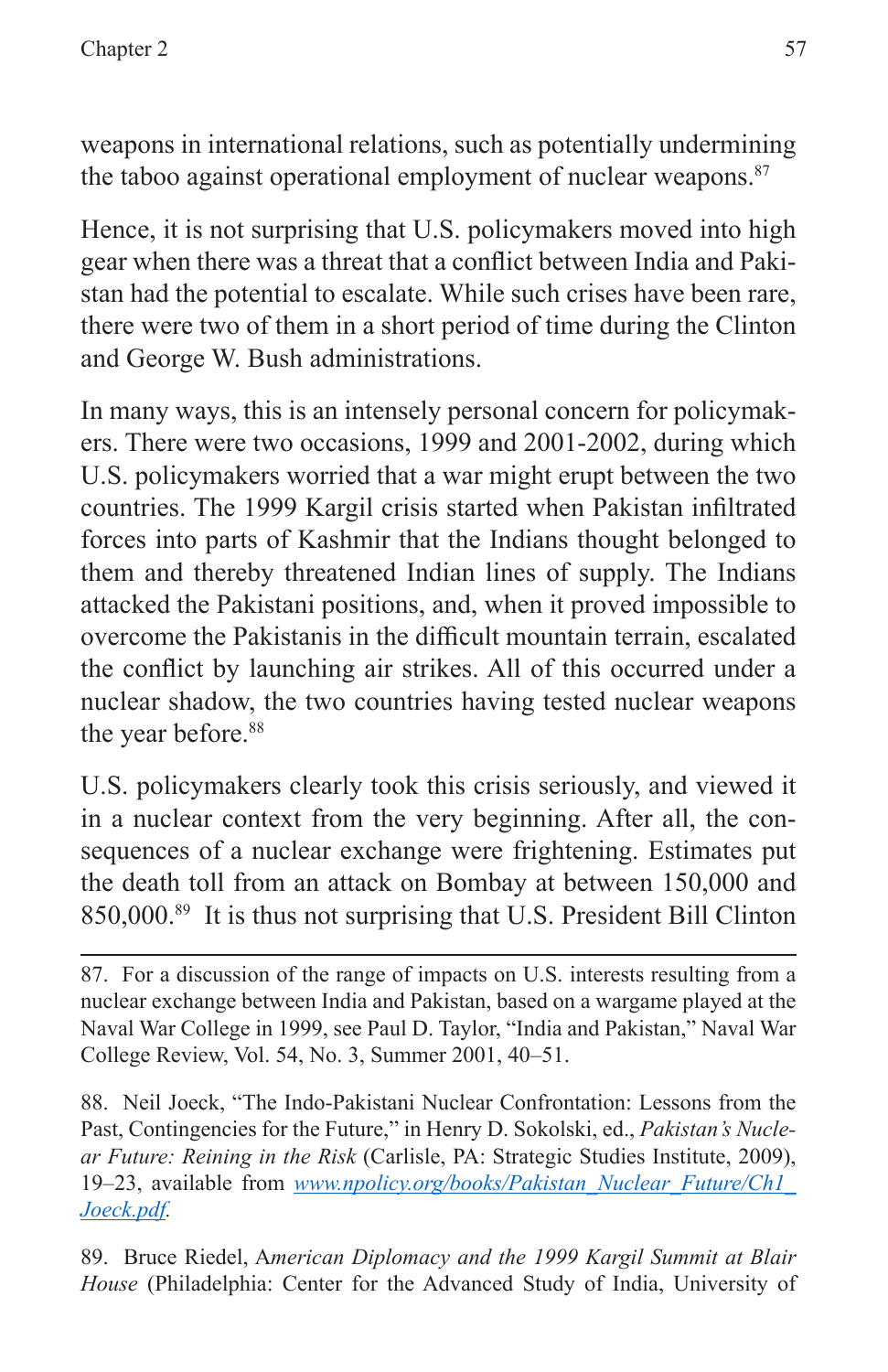took a personal role in trying to convince the Pakistanis to withdraw from the territory that they had occupied, and that diplomacy involved the most senior officials in the United States government with responsibility for South Asian affairs, including from both the military and State Department.<sup>90</sup>

The same level of involvement emerged at the time of the 2001- 2002 Twin Peaks crisis. In December 2001, terrorists subsequently linked to the Pakistani intelligence services attacked the Indian Parliament. The Indians responded by mobilizing their military and prepared to mount retaliatory attacks, leading the Pakistanis to mobilize their own military. The following May, terrorists attacked Indian military encampments near the border between the two countries, killing both soldiers and family members.<sup>91</sup>

On-going military operations in Afghanistan in the wake of our intervention following the 9/11 attacks by al Qaeda made these events even more worrying to U.S. policymakers. In essence, a war between India and Pakistan, not to mention a nuclear exchange, would put at risk the U.S. military forces operating in Afghanistan. As happened in the previous crisis, the diplomacy involved senior

Pennsylvania, 2002), 3–4.

90. The intensity of the engagement is reflected in one statistic offered by Strobe Talbott, Deputy Secretary of State: between 1998 (after the Indian nuclear test) and the end of 2000, he met 14 times with his Indian counterpart. See, Strobe Talbott, *Engaging India: Diplomacy, Democracy, and the Bomb* (Washington, DC: Brookings Institution Press, 2004), 3–4. At the time of the Kargil crisis, the diplomacy also involved the Commander, U.S. Central Command, and other State Department and National Security Council officials in addition to President Clinton and Talbott, according to Riedel, A*merican Diplomacy and the 1999 Kargil Summit at Blair House*, 4–5.

91. Joeck, "The Indo-Pakistani Nuclear Confrontation: Lessons from the Past, Contingencies for the Future," 29–31; and Moeed Yusuf, "U.S. as Interlocutor in Nuclear Crises: Deriving Future Policy Implications from a Study of the 2001-2002 India-Pakistan Standoff," in *A Collection of Papers from the 2009 Nuclear Scholars Initiative* (Washington, DC: Center for Strategic and International Studies, 2009), 49–50.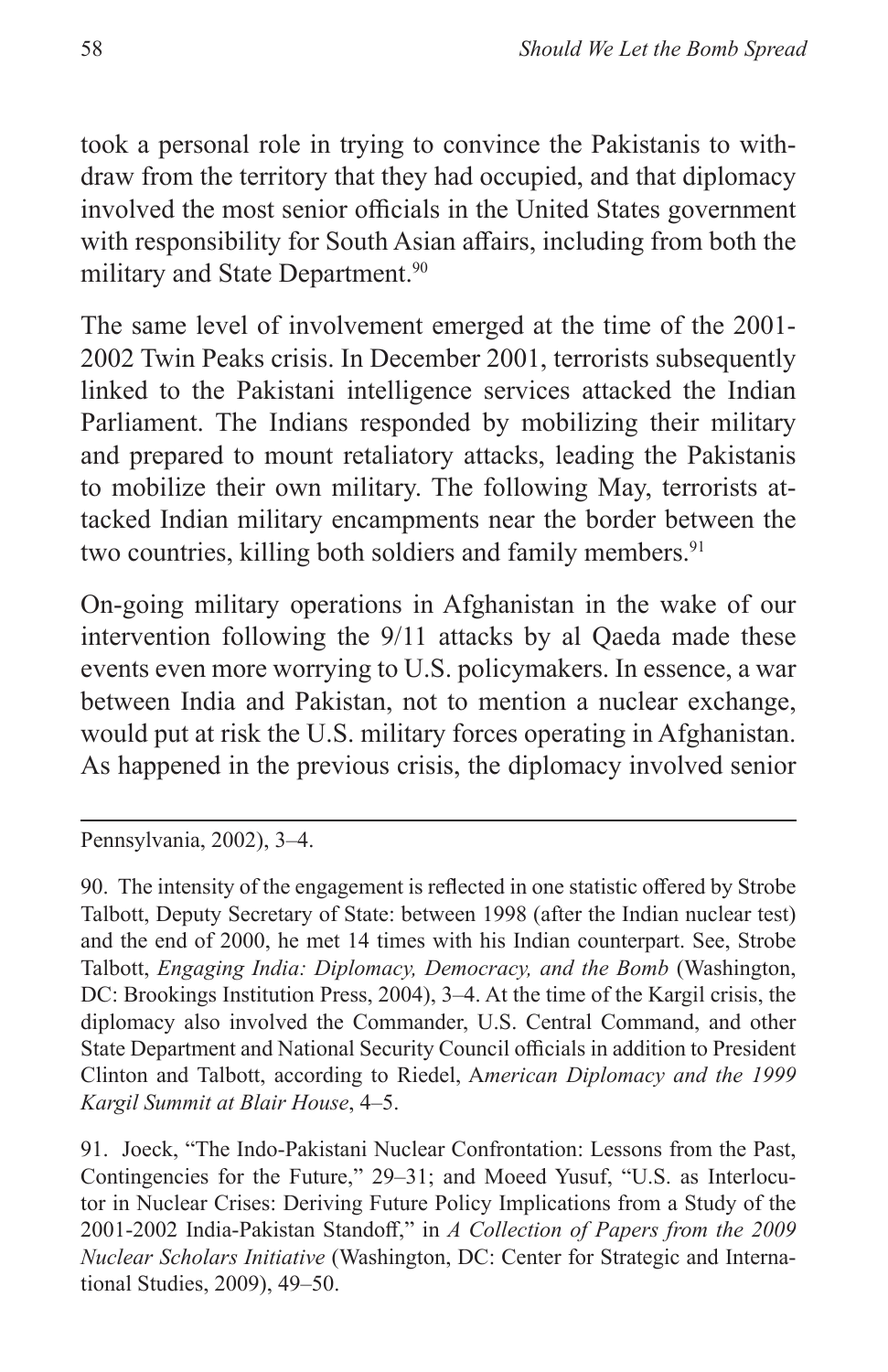level U.S. government officials, and reflected the same degree of concern as the earlier crisis.

Thus, even in a situation where the United States had no intention of providing extended deterrence, nuclear weapons created a complex problem for international diplomacy. Indeed, some argue that one of the intended roles for Pakistan's nuclear arsenal was to force U.S. diplomatic interventions in crises with India.<sup>92</sup>

# *An Argument for All Persuasions*

The arguments supporting pessimism about the consequences of nuclear proliferation cover such a wide range of issues that almost any U.S. policymaker can find one sufficiently compelling to guide his or her actions. A Democratic advocate of nuclear zero and a Republican opponent of the Comprehensive Nuclear-Test-Ban Treaty can find common ground in the arena of nuclear nonproliferation, even if the arguments that they find most compelling differ fundamentally.<sup>93</sup> Such policymakers, while convinced that nuclear deterrence works and perhaps even believing that nuclear weapons make the world unsafe for the prosecution of large scale conventional wars, also tend to believe that the workings of nuclear deterrence are potentially problematic and certainly have no faith that its sometimes Byzantine logic will work in every situation.

This is not to say that all policymakers are devotees of nonproliferation; quite the contrary. Many policymakers found and find nonproliferation efforts in tension with other policies, and it is often evident that those other policies take precedence. Policymak-

92. Yusuf, 47; and Narang, 49–50; S. P. Kapur, "Ten Years of Instability in a Nuclear South Asia," *International Security* 33, No. 2 (Fall 2008): 76, doi:10.1162/ isec.2008.33.2.71.

93. Evident from the agreement shown in Congressional Commission on the Strategic Posture of the United States, *America's Strategic Posture: The Final Report of the Congressional Commission on the Strategic Posture of the United States.*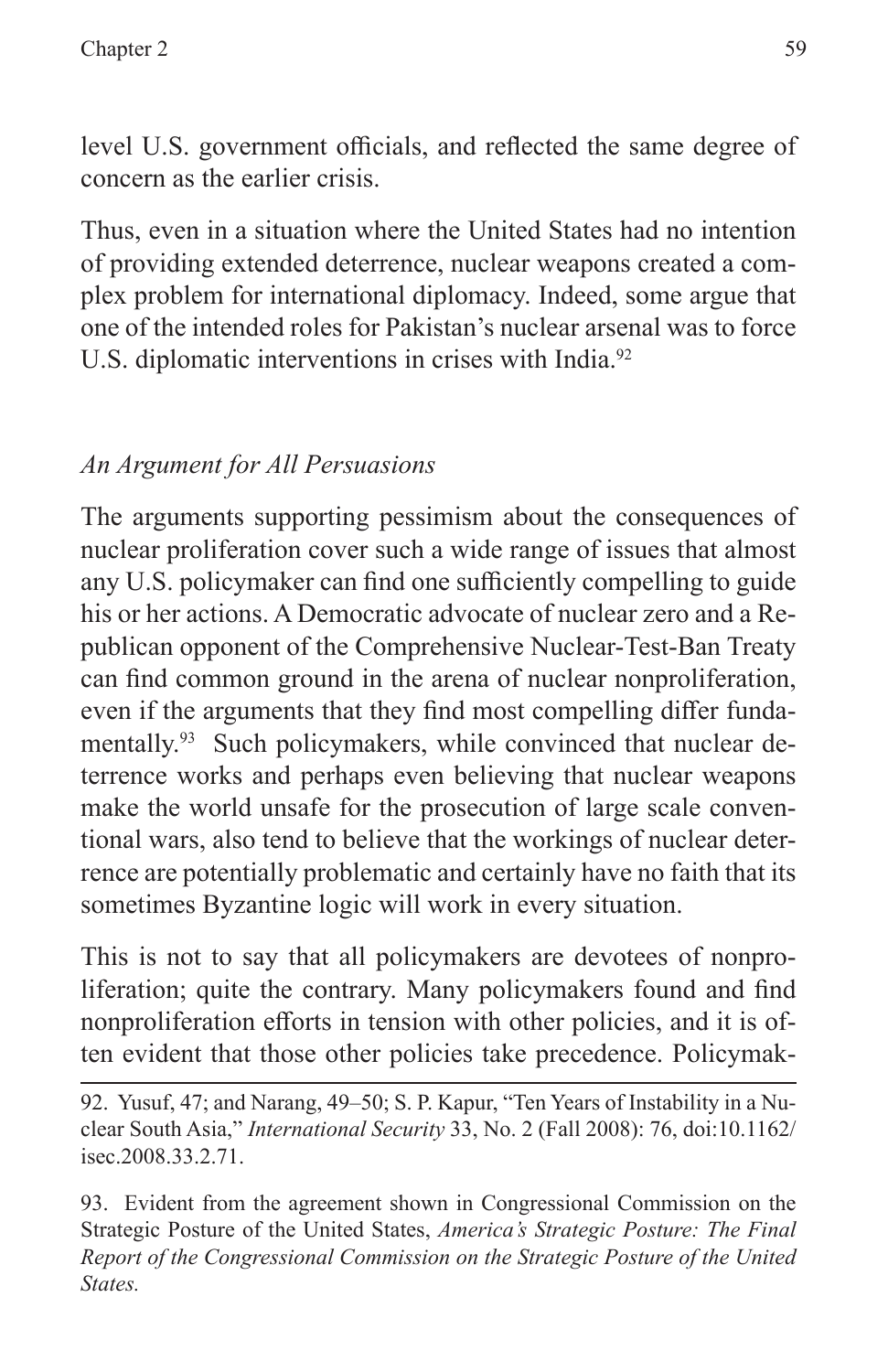ers tend towards proliferation relativism, viewing the problem in a broader context that takes account of other issues as well.<sup>94</sup>

Yet, to find nonproliferation an obstacle to other policy objectives is rather different from arguing its reverse. Most officials who tolerated or condoned specific instances of nuclear proliferation apparently did not do so because they thought the spread of nuclear weapons was a positive thing but because they believed the available policy alternatives were even worse. While perhaps not provable, it seems clear that no senior U.S. government official ever actively promoted nuclear proliferation as a general principle, although admittedly some did on occasion actively support proliferation in specific cases.

In this sense, Waltz has done the field a profound disservice, because a whole debate has been defined by his writings. His views are widely cited in the academic literature to present the case for nuclear optimism, even though his arguments are more appropriately referred to as proliferation optimism. Waltz offers a straw man that presents grossly simplified versions of the complex and rich strategic thinking that has characterized the practice of nuclear strategy. While Sagan and other critics appropriately take Waltz to task, they are less concerned about the practice of nuclear strategy then they are about highlighting the very real risks from nuclear proliferation. The result is that the perspectives of those who have conceptualized, developed, or implemented nuclear policy, strategy, and operations are lost, and academic students refer to Waltz as though his work represents the depths of the subject.

In contrast to the rich complexity and nuance of writings on U.S. nuclear strategy, which take into account the vagaries of the world confronting national leaders, Waltz offered a simple, straightforward assessment. While John Gaddis views nuclear weapons as one of many factors accounting for the "long peace," Waltz fixated on their role. While two generations of nuclear policymakers wor-

<sup>94.</sup> Lavoy, "The Strategic Consequences of Nuclear Proliferation: A Review Essay," 753.